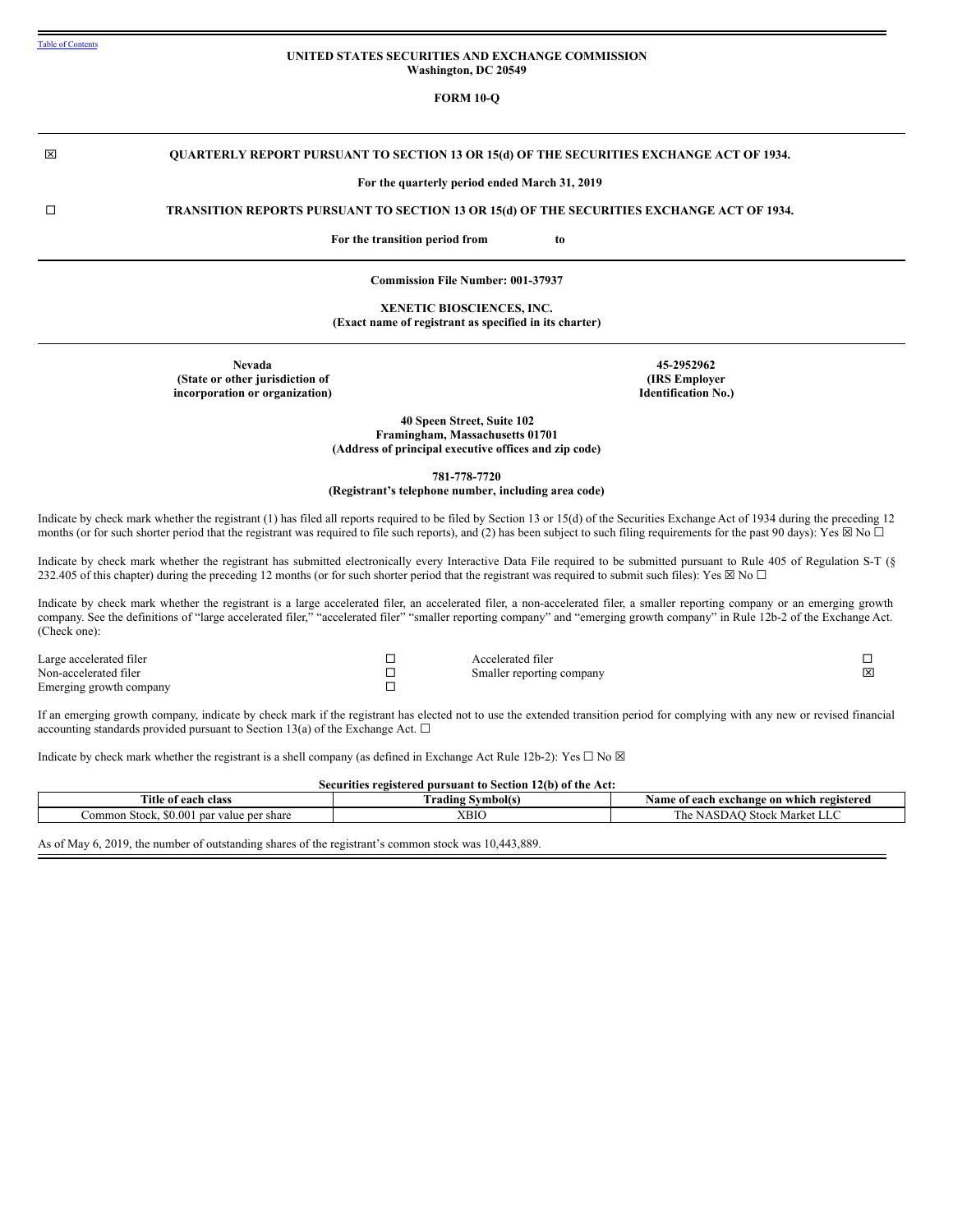# <span id="page-1-0"></span>**XENETIC BIOSCIENCES, INC. FORM 10-Q THREE MONTHS ENDED MARCH 31, 2019**

| <b>PART I</b>     | <b>FINANCIAL INFORMATION</b>                                                                                                        |                 |
|-------------------|-------------------------------------------------------------------------------------------------------------------------------------|-----------------|
| Item 1            | <b>Condensed Consolidated Financial Statements:</b>                                                                                 | 3               |
|                   | Condensed Consolidated Balance Sheets as of March 31, 2019 (Unaudited) and December 31, 2018                                        | 3               |
|                   | Condensed Consolidated Statements of Operations (Unaudited) for the three months ended March 31, 2019 and 2018                      | 4               |
|                   | Condensed Consolidated Statements of Changes in Stockholders' Equity (Unaudited) for the three months ended March 31, 2019 and 2018 | $5 - 6$         |
|                   | Condensed Consolidated Statements of Cash Flows (Unaudited) for the three months ended March 31, 2019 and 2018                      | $7\phantom{.0}$ |
|                   | Notes to Condensed Consolidated Financial Statements                                                                                | 8               |
| Item 2            | Management's Discussion and Analysis of Financial Condition and Results of Operations                                               | 17              |
| Item 3            | Quantitative and Qualitative Disclosures About Market Risk                                                                          | 23              |
| Item 4            | <b>Controls and Procedures</b>                                                                                                      | 23              |
| <b>PART II</b>    | <b>OTHER INFORMATION</b>                                                                                                            |                 |
| Item 1            | <b>Legal Proceedings</b>                                                                                                            | 24              |
| Item 1A           | <b>Risk Factors</b>                                                                                                                 | 24              |
| Item 2            | Unregistered Sales of Equity Securities and Use of Proceeds                                                                         | 24              |
| Item 3            | <b>Defaults Upon Senior Securities</b>                                                                                              | 24              |
| Item 4            | <b>Mine Safety Disclosures</b>                                                                                                      | 24              |
| Item 5            | <b>Other Information</b>                                                                                                            | 24              |
| Item 6            | <b>Exhibits</b>                                                                                                                     | 24              |
| <b>Signatures</b> |                                                                                                                                     | 26              |
|                   |                                                                                                                                     |                 |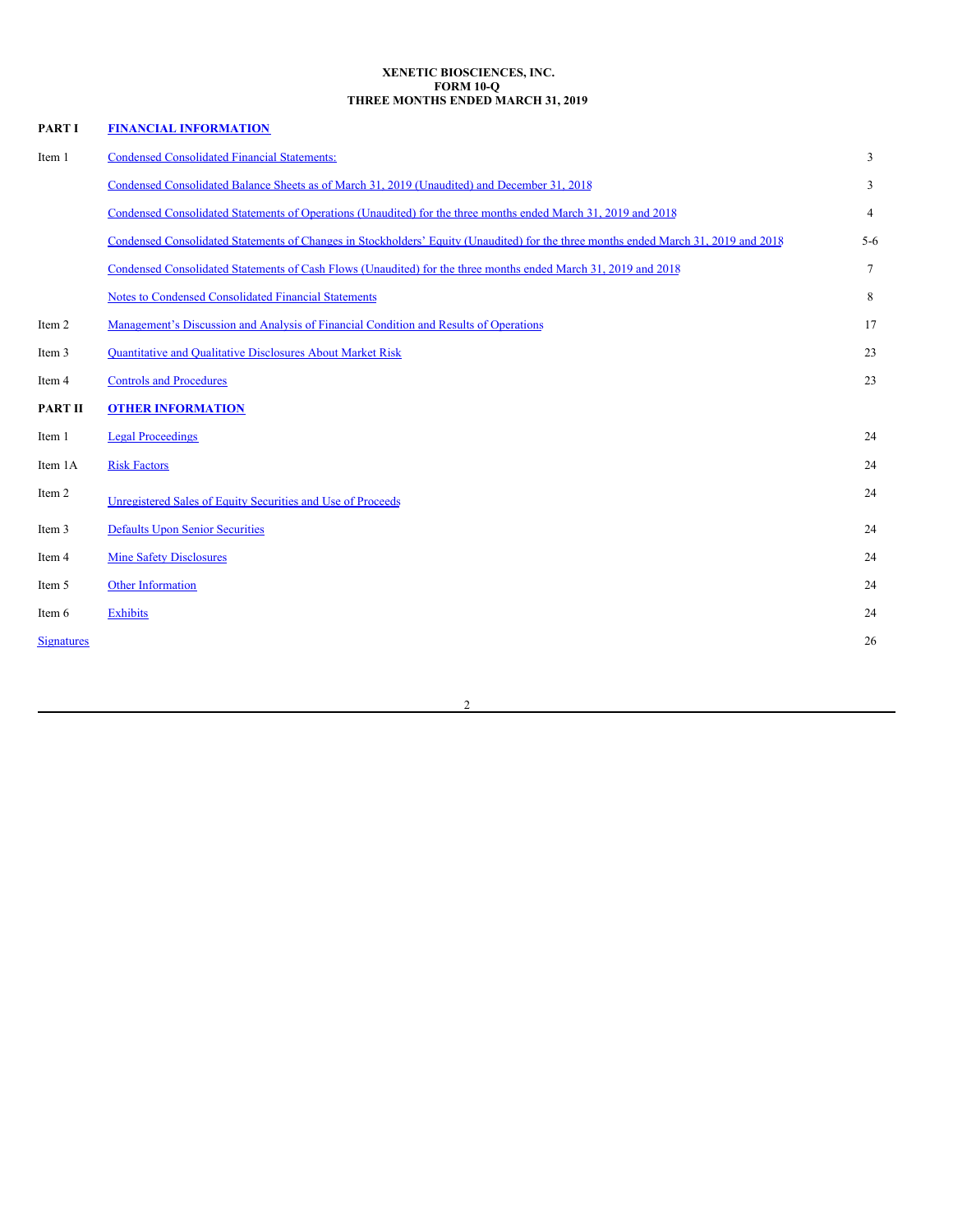# <span id="page-2-1"></span>**ITEM 1 – FINANCIAL STATEMENTS**

### <span id="page-2-2"></span><span id="page-2-0"></span>**XENETIC BIOSCIENCES, INC. CONDENSED CONSOLIDATED BALANCE SHEETS**

|                                                                                                                                                                                                                          |              | March 31, 2019<br>(Unaudited) |               | December 31, 2018    |
|--------------------------------------------------------------------------------------------------------------------------------------------------------------------------------------------------------------------------|--------------|-------------------------------|---------------|----------------------|
| <b>ASSETS</b>                                                                                                                                                                                                            |              |                               |               |                      |
| Current assets:                                                                                                                                                                                                          |              |                               |               |                      |
| Cash                                                                                                                                                                                                                     | $\mathbb{S}$ | 2,018,133                     | <sup>\$</sup> | 571,605              |
| Restricted cash                                                                                                                                                                                                          |              | 66,510                        |               | 66,510               |
| Prepaid expenses and other                                                                                                                                                                                               |              | 1,116,758                     |               | 555,856              |
| Total current assets                                                                                                                                                                                                     |              | 3,201,401                     |               | 1,193,971            |
| Property and equipment, net                                                                                                                                                                                              |              | 3,498                         |               | 4,956                |
| Goodwill                                                                                                                                                                                                                 |              | 3,283,379                     |               | 3,283,379            |
| Indefinite-lived intangible assets                                                                                                                                                                                       |              | 9,243,128                     |               | 9,243,128            |
| Other assets                                                                                                                                                                                                             |              | 724,786                       |               | 705,660              |
| <b>Total assets</b>                                                                                                                                                                                                      | \$           | 16,456,192                    | \$            | 14,431,094           |
|                                                                                                                                                                                                                          |              |                               |               |                      |
| LIABILITIES AND STOCKHOLDERS' EQUITY<br>Current liabilities:                                                                                                                                                             |              |                               |               |                      |
| Accounts payable                                                                                                                                                                                                         | $\mathbb{S}$ | 1,040,289                     | \$            | 934,147              |
| Accrued expenses and other current liabilities                                                                                                                                                                           |              |                               |               |                      |
| Total current liabilities                                                                                                                                                                                                |              | 965,738                       |               | 665,641<br>1,599,788 |
|                                                                                                                                                                                                                          |              | 2,006,027                     |               |                      |
| Deferred tax liability                                                                                                                                                                                                   |              | 2,918,518                     |               | 2,918,518            |
| Other liabilities                                                                                                                                                                                                        |              | 13,119                        |               |                      |
| <b>Total liabilities</b>                                                                                                                                                                                                 | \$           | 4,937,664                     | S             | 4,518,306            |
| Commitments (Note 11)                                                                                                                                                                                                    |              |                               |               |                      |
| Stockholders' equity:                                                                                                                                                                                                    |              |                               |               |                      |
| Preferred stock, 10,000,000 shares authorized                                                                                                                                                                            |              |                               |               |                      |
| Series B, \$0.001 par value: 1,804,394 shares issued and outstanding as of March 31, 2019 and December 31,<br>2018                                                                                                       |              | 1,804                         |               | 1,804                |
| Series A, \$0.001 par value: 970,000 shares issued and outstanding as of March 31, 2019 and December 31,                                                                                                                 |              |                               |               |                      |
| 2018                                                                                                                                                                                                                     |              | 970                           |               | 970                  |
| Common stock, \$0.001 par value; 45,454,546 shares authorized as of March 31, 2019 and December 31, 2018;<br>10,767,774 and 9,727,774 shares issued as of March 31, 2019 and December 31, 2018, respectively; 10,443,889 |              |                               |               |                      |
| and 9,403,889 shares outstanding as of March 31, 2019 and December 31, 2018, respectively                                                                                                                                |              | 10,766                        |               | 9,726                |
| Additional paid in capital                                                                                                                                                                                               |              | 171,093,279                   |               | 168, 161, 329        |
| Accumulated deficit                                                                                                                                                                                                      |              | (154, 560, 845)               |               | (153, 233, 595)      |
| Accumulated other comprehensive income                                                                                                                                                                                   |              | 253,734                       |               | 253,734              |
| Treasury stock                                                                                                                                                                                                           |              | (5,281,180)                   |               | (5,281,180)          |
| Total stockholders' equity                                                                                                                                                                                               |              | 11,518,528                    |               | 9,912,788            |
| Total liabilities and stockholders' equity                                                                                                                                                                               | \$           | 16,456,192                    | \$            | 14,431,094           |

The accompanying notes are an integral part of these unaudited condensed consolidated financial statements.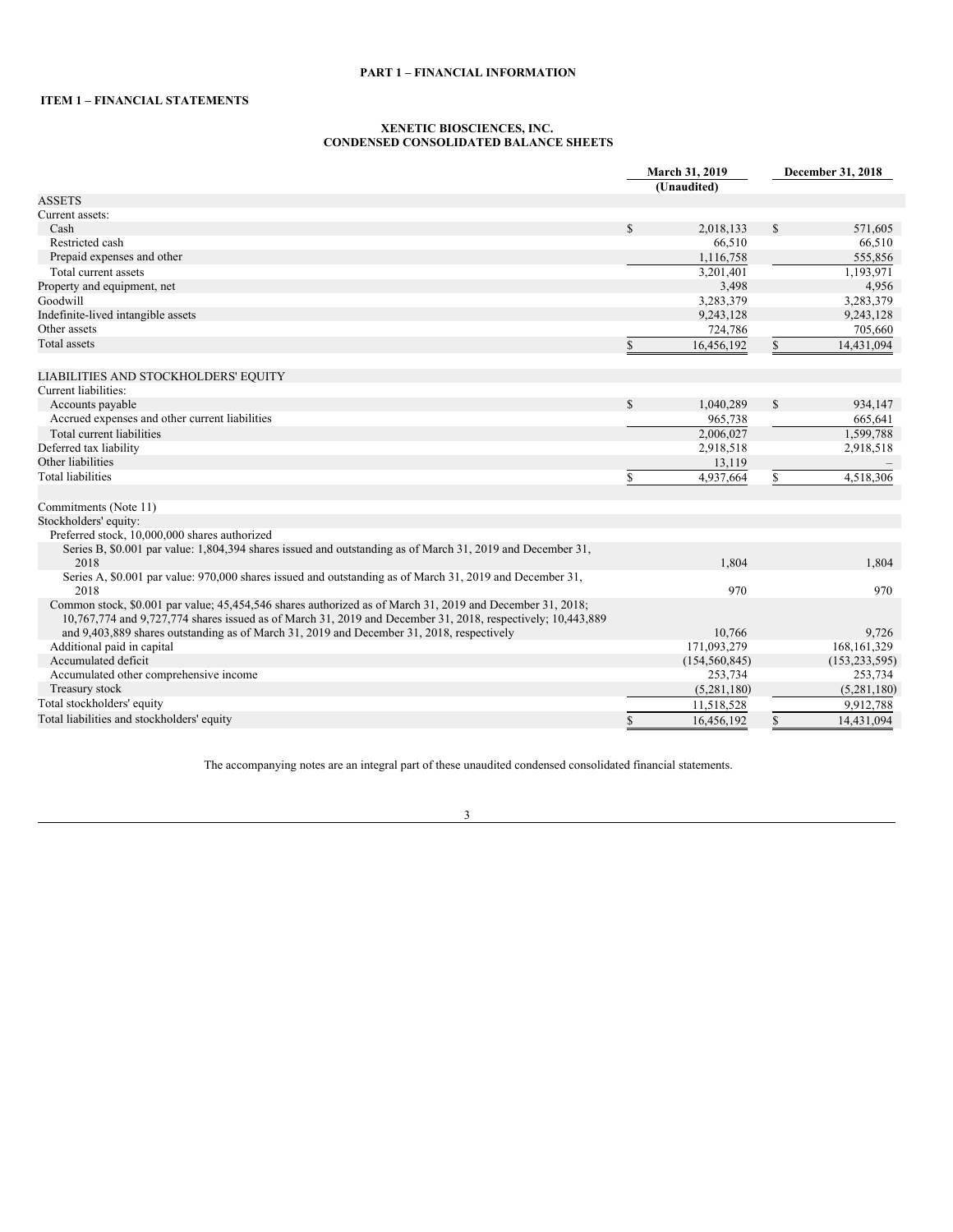### <span id="page-3-0"></span>**XENETIC BIOSCIENCES, INC. CONDENSED CONSOLIDATED STATEMENTS OF OPERATIONS (Unaudited)**

|                                                                        | Three Months Ended March 31. |      |             |  |  |
|------------------------------------------------------------------------|------------------------------|------|-------------|--|--|
|                                                                        | 2019                         | 2018 |             |  |  |
| Operating costs and expenses:                                          |                              |      |             |  |  |
| Research and development                                               | \$<br>(463, 782)             | \$   | (706, 271)  |  |  |
| General and administrative                                             | (863,373)                    |      | (1,122,072) |  |  |
| Loss from operations                                                   | (1,327,155)                  |      | (1,828,343) |  |  |
| Other income (expense):                                                |                              |      |             |  |  |
| Other income (expense)                                                 | (245)                        |      | 5,398       |  |  |
| Interest income                                                        | 150                          |      | 427         |  |  |
| Total other income (expense)                                           | (95)                         |      | 5,825       |  |  |
| Net loss                                                               | \$<br>(1,327,250)            | \$   | (1,822,518) |  |  |
| Deemed dividend                                                        | (3,879,447)                  |      |             |  |  |
| Net loss applicable to common stockholders                             | (5,206,697)                  | \$   | (1,822,518) |  |  |
| Basic and diluted loss per share                                       | (0.54)                       | \$   | (0.21)      |  |  |
| Weighted-average shares of common stock outstanding, basic and diluted | 9,681,222                    |      | 8,717,541   |  |  |

The accompanying notes are an integral part of these unaudited condensed consolidated financial statements.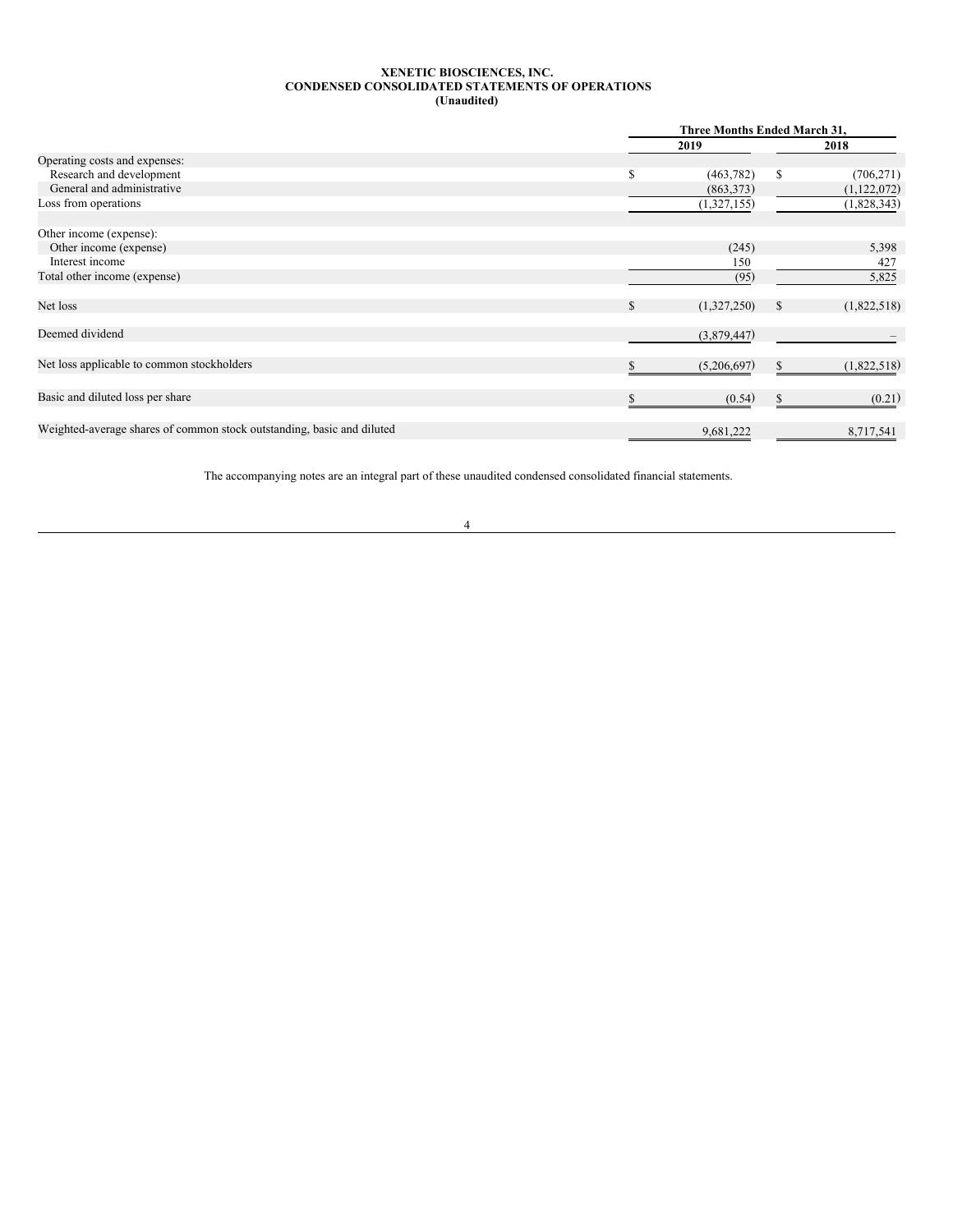### <span id="page-4-0"></span>**XENETIC BIOSCIENCES, INC. CONDENSED CONSOLIDATED STATEMENTS OF CHANGES IN STOCKHOLDERS' EQUITY (Unaudited)**

# **THREE MONTHS ENDED MARCH 31, 2019**

|                                                                                                             | <b>Preferred Stock</b>     |                                           |                                                                           | <b>Common Stock</b>                                  | Additional         |                               | Accumulated<br>Other                                                                                                                                                                                                                                                                                                                                         |                          | Total                   |
|-------------------------------------------------------------------------------------------------------------|----------------------------|-------------------------------------------|---------------------------------------------------------------------------|------------------------------------------------------|--------------------|-------------------------------|--------------------------------------------------------------------------------------------------------------------------------------------------------------------------------------------------------------------------------------------------------------------------------------------------------------------------------------------------------------|--------------------------|-------------------------|
|                                                                                                             | Number of<br><b>Shares</b> | Par Value<br>(S0.001)                     | Number of<br><b>Shares</b>                                                | Par Value<br>(S0.001)                                | Paid in<br>Capital | Accumulated<br><b>Deficit</b> | Comprehensive<br>Income                                                                                                                                                                                                                                                                                                                                      | Treasurv<br>Stock        | Stockholders'<br>Equity |
| Balance as of January 1, 2019                                                                               | 2,774,394                  | 2,774                                     | 9,727,774                                                                 | 9,726                                                | \$168,161,329      | \$(153, 233, 595)             | 253,734                                                                                                                                                                                                                                                                                                                                                      | (5,281,180)              | 9,912,788               |
| Issuance of common stock and<br>warrants in March 2019 registered<br>direct offering, net of issuance costs | $\qquad \qquad -$          | $\qquad \qquad \overline{\qquad \qquad }$ | 1.040.000                                                                 | 1,040                                                | 2,698,010          |                               |                                                                                                                                                                                                                                                                                                                                                              | $\qquad \qquad -$        | 2,699,050               |
| Deemed dividend related to Series B<br>Preferred Stock down round provision                                 | -                          |                                           |                                                                           | $\overline{\phantom{a}}$                             | 3,879,447          | -                             |                                                                                                                                                                                                                                                                                                                                                              | $\qquad \qquad -$        | 3,879,447               |
| Accretion of deemed dividend related<br>to Series B Preferred Stock down<br>round provision                 | $\qquad \qquad -$          |                                           |                                                                           |                                                      | (3,879,447)        | $\overline{\phantom{a}}$      |                                                                                                                                                                                                                                                                                                                                                              | $\qquad \qquad -$        | (3,879,447)             |
| Share-based expense                                                                                         | $\overline{\phantom{a}}$   | $\overline{\phantom{0}}$                  | $\overline{\phantom{0}}$                                                  | $\hspace{0.1mm}-\hspace{0.1mm}$<br>$\qquad \qquad -$ | 243,089            | ۰                             | $\hspace{1.0cm} \rule{1.5cm}{0.15cm} \hspace{1.0cm} \rule{1.5cm}{0.15cm}$                                                                                                                                                                                                                                                                                    | $\overline{\phantom{0}}$ | 243,089                 |
| Common stock awards to vendors                                                                              | $\qquad \qquad -$          | $\qquad \qquad \blacksquare$              | $\qquad \qquad -$                                                         | $\overline{\phantom{0}}$                             | 17.427             | $\qquad \qquad -$             | $\qquad \qquad \overline{\qquad \qquad }$                                                                                                                                                                                                                                                                                                                    | $\qquad \qquad -$        | 17,427                  |
| Warrant revaluation                                                                                         | $\overline{\phantom{a}}$   | $\overline{\phantom{0}}$                  | $\hspace{1.0cm} \rule{1.5cm}{0.15cm} \hspace{1.0cm} \rule{1.5cm}{0.15cm}$ | $\qquad \qquad -$                                    | (26, 576)          | -                             | $\hspace{1.0cm} \rule{1.5cm}{0.15cm} \hspace{1.0cm} \rule{1.5cm}{0.15cm} \hspace{1.0cm} \rule{1.5cm}{0.15cm} \hspace{1.0cm} \rule{1.5cm}{0.15cm} \hspace{1.0cm} \rule{1.5cm}{0.15cm} \hspace{1.0cm} \rule{1.5cm}{0.15cm} \hspace{1.0cm} \rule{1.5cm}{0.15cm} \hspace{1.0cm} \rule{1.5cm}{0.15cm} \hspace{1.0cm} \rule{1.5cm}{0.15cm} \hspace{1.0cm} \rule{1$ | $\qquad \qquad -$        | (26, 576)               |
| Net loss                                                                                                    | $\overline{\phantom{a}}$   |                                           |                                                                           |                                                      |                    | (1,327,250)                   |                                                                                                                                                                                                                                                                                                                                                              |                          | (1,327,250)             |
| Balance as of March 31, 2019                                                                                | 2,774,394                  | 2,774                                     | 10,767,774                                                                | 10.766                                               | \$171,093,279      | \$(154,560,845)               | 253,734                                                                                                                                                                                                                                                                                                                                                      | (5,281,180)              | 11,518,528              |

The accompanying notes are an integral part of these unaudited condensed consolidated financial statements.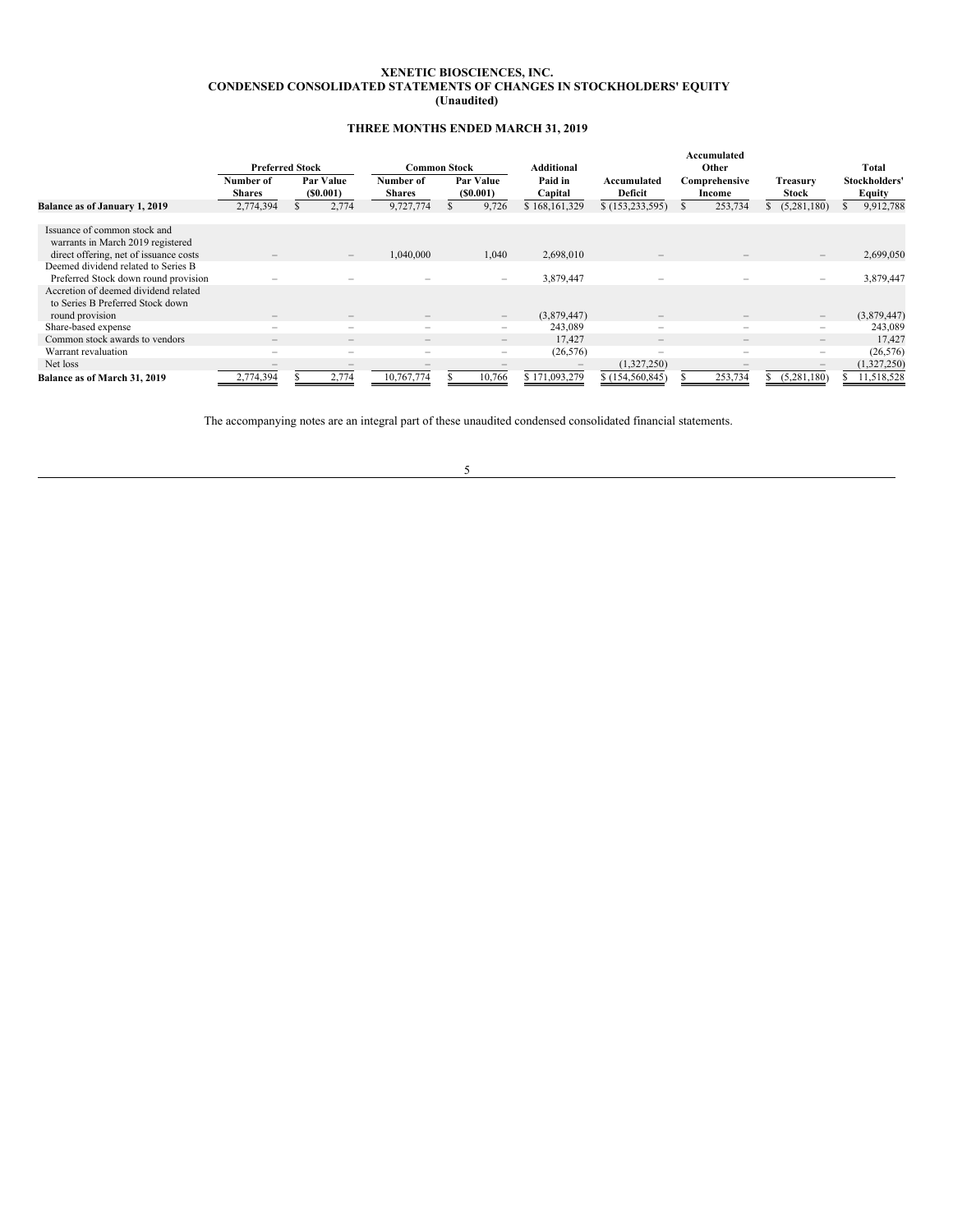# **XENETIC BIOSCIENCES, INC. CONDENSED CONSOLIDATED STATEMENTS OF CHANGES IN STOCKHOLDERS' EQUITY (Unaudited)**

# **THREE MONTHS ENDED MARCH 31, 2018**

|                                                | <b>Preferred Stock</b>     |    |                                 | <b>Common Stock</b>             |     |                          |    | <b>Additional</b> |                                 |               | Accumulated<br>Other            |                       | Total                      |
|------------------------------------------------|----------------------------|----|---------------------------------|---------------------------------|-----|--------------------------|----|-------------------|---------------------------------|---------------|---------------------------------|-----------------------|----------------------------|
|                                                | Number of<br><b>Shares</b> |    | Par Value<br>(S0.001)           | Number of<br><b>Shares</b>      |     | Par Value<br>(S0.001)    |    | Paid in Capital   | Accumulated<br>Deficit          |               | Comprehensive<br>Income         | <b>Treasury Stock</b> | Stockholders'<br>Equity    |
| <b>Balance as of</b><br><b>January 1, 2018</b> | 3,090,742                  | S. | 3,090                           | 9,041,426                       | \$. | 9,040                    | S. | 165,249,912       | \$(145,933,137)                 | $\mathcal{S}$ | 253,734                         | (5,281,180)           | \$14,301,459               |
| Share-based<br>expense                         | $\qquad \qquad -$          |    | $\hspace{0.1mm}-\hspace{0.1mm}$ | $\qquad \qquad \blacksquare$    |     | $\qquad \qquad -$        |    | 383,850           | $\hspace{0.1mm}-\hspace{0.1mm}$ |               | $\qquad \qquad \blacksquare$    | $\qquad \qquad -$     | 383,850                    |
| Common stock<br>awards to                      |                            |    |                                 |                                 |     |                          |    |                   |                                 |               |                                 |                       |                            |
| vendors                                        | $\overline{\phantom{a}}$   |    | $\overline{\phantom{m}}$        | $\hspace{0.1mm}-\hspace{0.1mm}$ |     | $\overline{\phantom{0}}$ |    | 17,427            | $\hspace{0.1mm}-\hspace{0.1mm}$ |               | $\hspace{0.1mm}-\hspace{0.1mm}$ | -                     | 17,427                     |
| Warrant expense                                | $\qquad \qquad -$          |    | $\hspace{0.1mm}-\hspace{0.1mm}$ | $\hspace{0.1mm}-\hspace{0.1mm}$ |     | $\qquad \qquad -$        |    | 4,917             | $\hspace{0.1mm}-\hspace{0.1mm}$ |               | $\hspace{0.1mm}-\hspace{0.1mm}$ |                       | 4,917                      |
| Net loss                                       |                            |    | -                               | -                               |     |                          |    |                   | (1,822,518)                     |               | -                               |                       | (1,822,518)                |
| <b>Balance as of</b>                           |                            |    |                                 |                                 |     |                          |    |                   |                                 |               |                                 |                       |                            |
| <b>March 31, 2018</b>                          | 3,090,742                  |    | 3,090                           | 9,041,426                       |     | 9,040                    |    | 165,656,106       | (147, 755, 655)                 |               | 253,734                         | (5,281,180)           | 12,885,135<br>$\mathbf{s}$ |

The accompanying notes are an integral part of these unaudited condensed consolidated financial statements.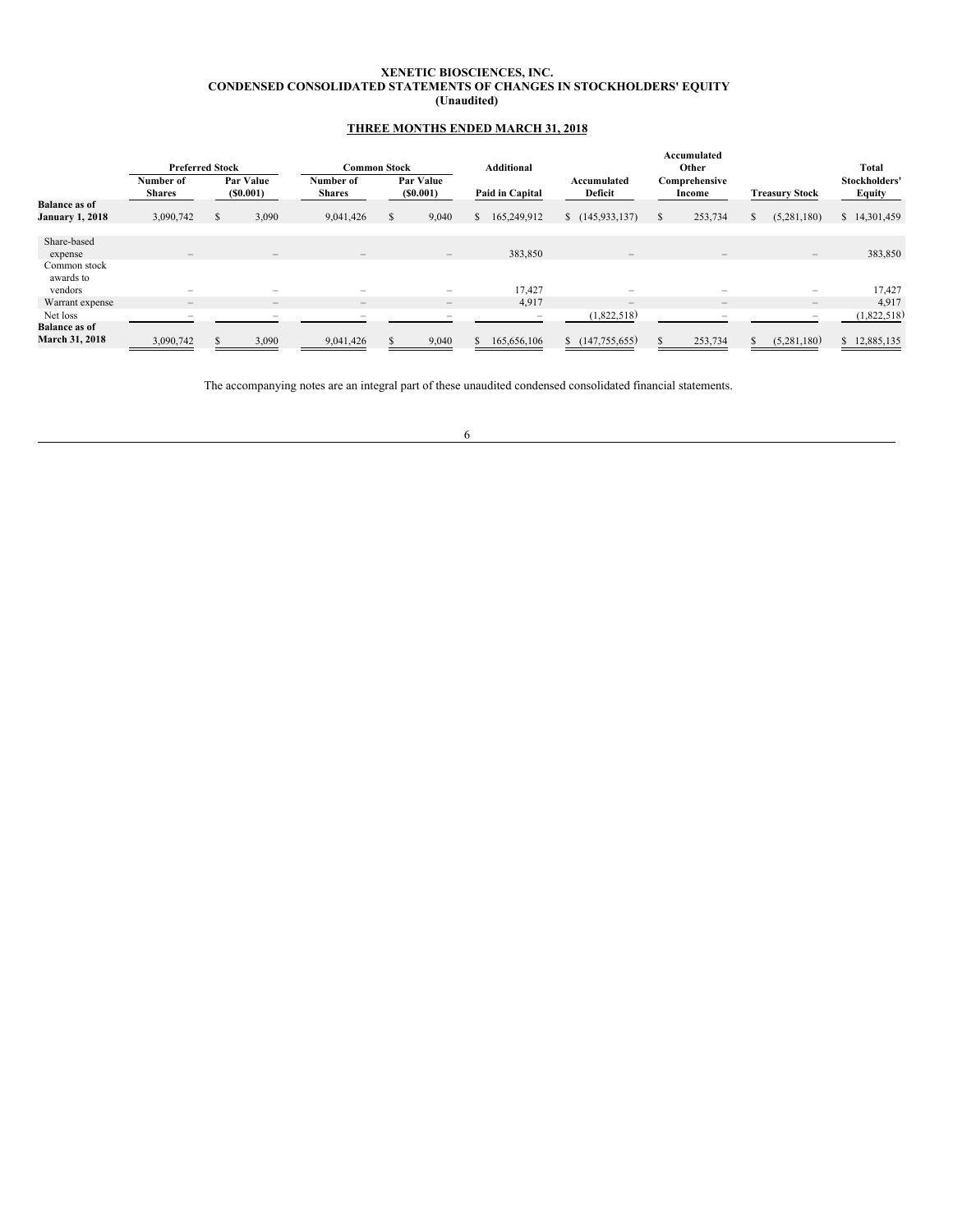### <span id="page-6-0"></span>**XENETIC BIOSCIENCES, INC. CONDENSED CONSOLIDATED STATEMENTS OF CASH FLOWS (Unaudited)**

|                                                                             | Three Months Ended March 31, |               |               |             |
|-----------------------------------------------------------------------------|------------------------------|---------------|---------------|-------------|
|                                                                             |                              | 2019          |               | 2018        |
| <b>CASH FLOWS FROM OPERATING ACTIVITIES:</b>                                |                              |               |               |             |
| Net loss                                                                    | $\mathbf S$                  | (1,327,250)   | <sup>\$</sup> | (1,822,518) |
| Adjustments to reconcile net loss to net cash used in operating activities: |                              |               |               |             |
| Depreciation                                                                |                              | 1,458         |               | 5,723       |
| Gain on sale of property and equipment                                      |                              | (2,000)       |               |             |
| Share-based expense                                                         |                              | 243,089       |               | 383,850     |
| Warrant-based (income) expense for services                                 |                              | (26, 576)     |               | 4,917       |
| Vendor share-based expense                                                  |                              | 17,427        |               | 17,427      |
| Changes in operating assets and liabilities:                                |                              |               |               |             |
| Prepaid expenses and other assets                                           |                              | (536, 698)    |               | (51,888)    |
| Accounts payable, accrued expenses and other liabilities                    |                              | 376,028       |               | (204, 314)  |
| Net cash used in operating activities                                       |                              | (1, 254, 522) |               | (1,666,803) |
| <b>CASH FLOWS FROM INVESTING ACTIVITIES:</b>                                |                              |               |               |             |
| Proceeds from sale of property and equipment                                |                              | 2,000         |               |             |
| Net cash provided by investing activities                                   |                              | 2.000         |               |             |
| <b>CASH FLOWS FROM FINANCING ACTIVITIES:</b>                                |                              |               |               |             |
| Net proceeds from issuance of common stock and warrants                     |                              | 2,699,050     |               |             |
| Net cash provided by financing activities                                   |                              | 2.699.050     |               |             |
| Net change in cash and restricted cash                                      |                              | 1,446,528     |               | (1,666,803) |
| Cash and restricted cash at beginning of period                             |                              | 638,115       |               | 5,599,572   |
| Cash and restricted cash at end of period                                   |                              | 2,084,643     |               | 3,932,769   |
| SUPPLEMENTAL CASH FLOW INFORMATION:                                         |                              |               |               |             |
| Cash paid for interest                                                      | \$                           | 8             | \$            | 671         |
| SUPPLEMENTAL SCHEDULE OF NON-CASH INVESTING AND FINANCING ACTIVITIES:       |                              |               |               |             |
|                                                                             |                              |               |               |             |
| Right of use asset acquired in exchange for lease liability                 | \$                           | 43,330        | \$            |             |

The accompanying notes are an integral part of these unaudited condensed consolidated financial statements.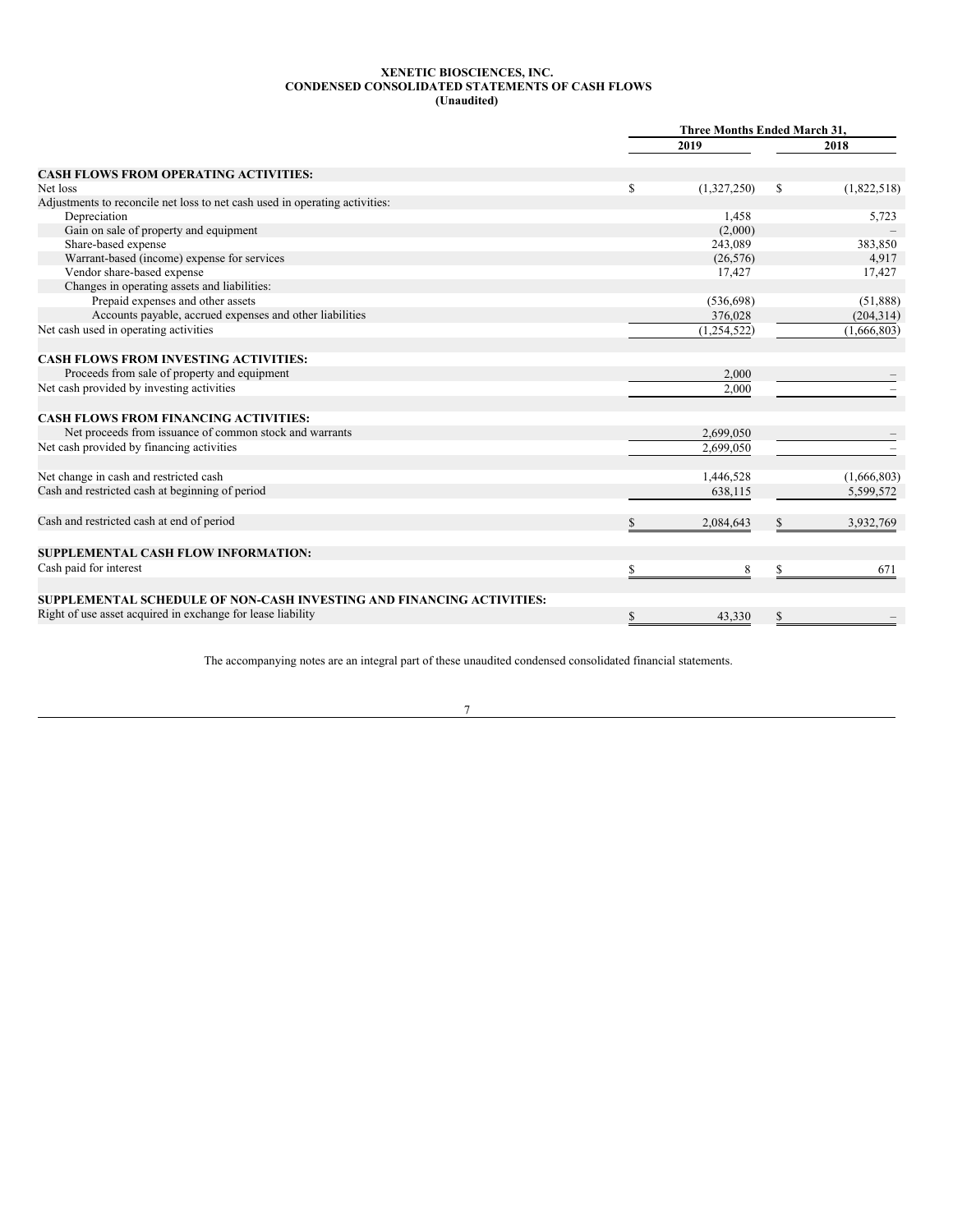### <span id="page-7-0"></span>**XENETIC BIOSCIENCES, INC. NOTES TO CONDENSED CONSOLIDATED FINANCIAL STATEMENTS (unaudited)**

# **1. The Company**

### *Background*

Xenetic Biosciences, Inc. ("Xenetic" or the "Company") incorporated in the state of Nevada and based in Framingham, Massachusetts, is a biopharmaceutical company focused on the discovery, research and development of next-generation biologic drugs and novel oncology therapeutics. Xenetic's most advanced investigational drug candidate is oncology therapeutic XBIO-101 (sodium cridanimod) for the treatment of progestin – resistant endometrial cancer. Xenetic's lead proprietary technology is PolyXen™, an enabling platform technology which can be applied to protein or peptide therapeutics. It employs the natural polymer polysialic acid ("PSA") to prolong a drug's circulating half-life and potentially improve other pharmacological properties. Xenetic incorporates its patented and proprietary technologies into a number of drug candidates currently under development with biotechnology and pharmaceutical industry collaborators to create what the Company believes will be the next-generation biologic drugs with improved pharmacological properties over existing therapeutics.

On March 1, 2019, the Company entered into an agreement to acquire the novel Chimeric Antigen Receptor ("CAR") T cell platform technology, referred to herein as "XCART" (the "Transaction") a proximity-based screening platform capable of identifying CAR constructs that can target patient-specific tumor neoantigens, with a demonstrated proof of mechanism in B-cell Non-Hodgkin lymphomas. The XCART technology, developed by the Scripps Research Institute (the "Institute") in collaboration with the Shemyakin-Ovchinnikov Institute of Bioorganic Chemistry ("IBCH"), is believed to have the potential to significantly enhance the safety and efficacy of cell therapy for B-cell lymphomas by generating patient- and tumor-specific CAR T cells. The closing of the Transaction is subject to customary closing conditions as well as conditions regarding (i) the Company having adequate financing to fund its future working capital obligations following the closing and (ii) the Company obtaining necessary and appropriate stockholder approvals, evidencing among other matters, approval of the Share Purchase Agreement and the transactions contemplated thereunder, including the issuance of the transaction shares. Subject to the satisfaction of the closing conditions, the Transaction is expected to close in the first half of 2019.

As used in this Quarterly Report on Form 10-Q ("Quarterly Report"), unless otherwise indicated, all references herein to "Xenetic," the "Company," "we" or "us" refer to Xenetic Biosciences, Inc. and its wholly owned subsidiaries.

The Company, directly or indirectly, through its wholly-owned subsidiary, Xenetic Biosciences (U.K.) Limited ("Xenetic UK"), and the wholly-owned subsidiaries of Xenetic UK, Lipoxen Technologies Limited ("Lipoxen"), Xenetic Bioscience, Incorporated and SymbioTec, GmbH ("SymbioTec"), owns various U.S. federal trademark registrations and applications, and unregistered trademarks and service marks, including but not limited to Virexxa®, OncoHist™, PolyXen™, ErepoXen™, ImuXen™, and PulmoXen™, which are used throughout this Quarterly Report. All other company and product names may be trademarks of the respective companies with which they are associated.

### *Going Concern and Management's Plan*

The Company incurred a net loss of approximately \$1.3 million for the three months ended March 31, 2019. The Company had an accumulated deficit of approximately \$154.6 million as of March 31, 2019 as compared to an accumulated deficit of approximately \$153.2 million at December 31, 2018. Working capital (deficit) was approximately \$1.2 million and \$(0.4) million at March 31, 2019 and December 31, 2018, respectively. The Company expects to continue incurring losses for the foreseeable future and will need to raise additional capital or pursue other strategic alternatives in the very near term in order to continue the pursuit of its business plan and continue as a going concern.

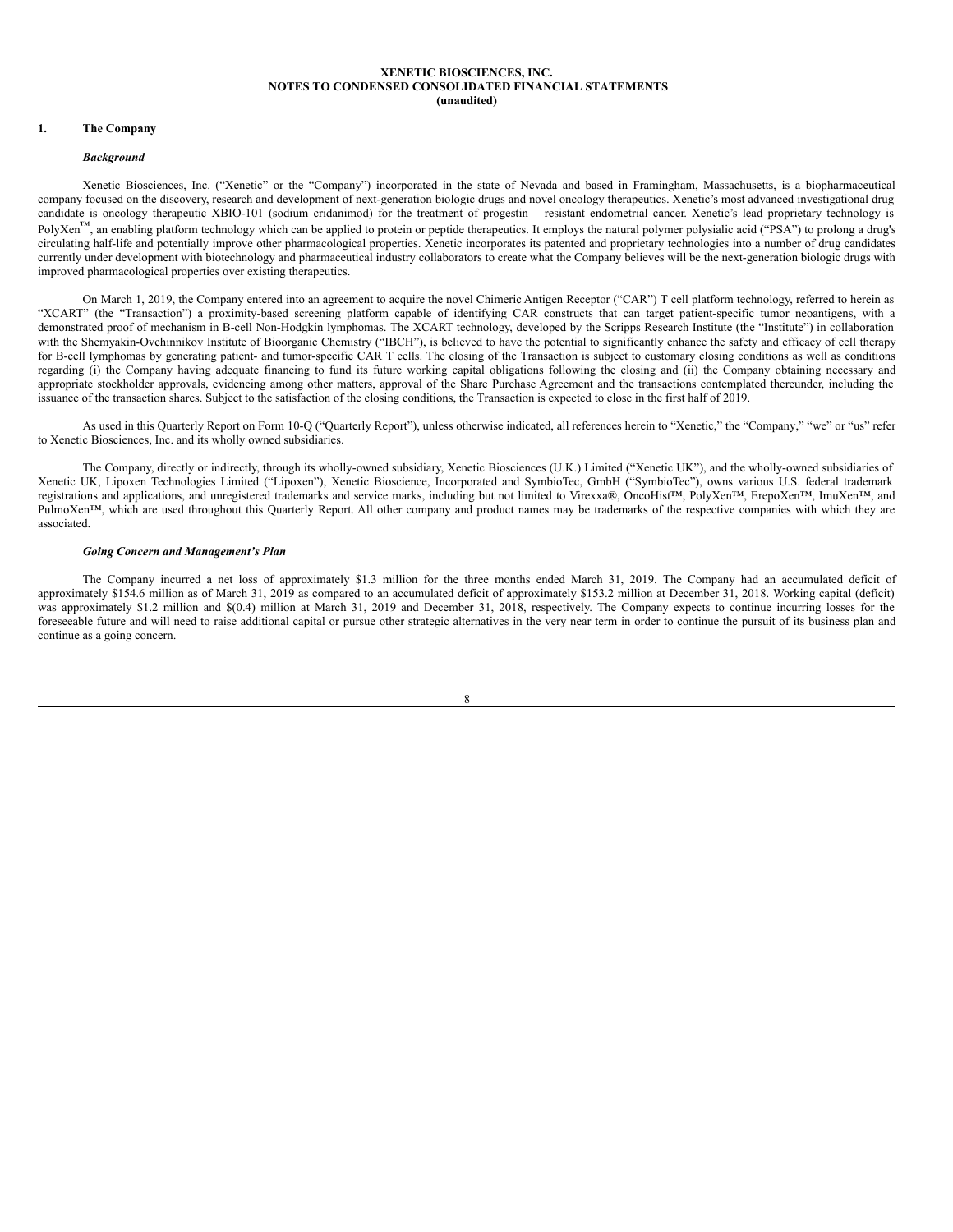The Company believes that it has access to capital resources through possible public or private equity offerings, debt financings, corporate collaborations, related party funding, or other means. On March 7, 2019, the Company closed a \$3.1 million in a registered direct common stock offering resulting in \$2.7 million of net proceeds to the Company. However, the Company has not secured any commitment for additional financing at this time. The terms, timing and extent of any future financing will depend upon several factors, including the achievement of progress in the Company's clinical development programs, the Company's ability to identify and enter into licensing or other strategic arrangements, and factors related to financial, economic and market conditions, many of which are beyond the Company's control.

While these condensed consolidated financial statements have been prepared on a going concern basis, if the Company does not successfully raise additional working capital, there can be no assurance that the Company will be able to continue its operations and these conditions raise substantial doubt about its ability to continue as a going concern. Under such circumstances, the Company would have to further reduce the planned scale of, or possibly suspend, some or all of its pre-clinical development initiatives and clinical trials. In addition, the Company would have to continue to reduce its general and administrative and other operating expenses and delay or cease the purchase of clinical research services if and until the Company is able to obtain additional financing. The accompanying condensed consolidated financial statements do not include any adjustments related to the recoverability or classification of asset carrying amounts or the amounts and classification of liabilities that may result should the Company be unable to continue as a going concern.

### **2. Summary of Significant Accounting Policies**

# *Preparation of Interim Financial Statements*

The accompanying condensed consolidated financial statements were prepared by the Company pursuant to the rules and regulations of the Securities and Exchange Commission ("SEC") and, in the opinion of management, include all normal and recurring adjustments necessary to present fairly the results of the interim periods shown. Certain information and footnote disclosures normally included in financial statements prepared in accordance with U.S. generally accepted accounting principles have been condensed or omitted pursuant to such SEC rules and regulations. Management believes that the disclosures made are adequate to make the information presented not misleading. The results for the interim periods are not necessarily indicative of results for the full year. The condensed consolidated financial statements contained herein should be read in conjunction with the consolidated financial statements and notes thereto included in the Company's Annual Report on Form 10-K for the year ended December 31, 2018 filed with the SEC on March 29, 2019 as amended on April 30, 2019.

These condensed consolidated financial statements have been prepared on the assumption that the Company will be able to realize its assets and discharge its liabilities in the normal course of business. This assumption is presently uncertain and contingent upon the Company's ability to raise additional working capital. The financial statements do not include any adjustments relating to recoverability and classification of recorded asset amounts or the amounts and classification of liabilities that might be necessary should the Company be unable to continue as a going concern.

### *Principles of Consolidation*

The condensed consolidated financial statements of the Company include the accounts of Xenetic UK and its wholly owned subsidiaries: Lipoxen, Xenetic Bioscience, Incorporated, and SymbioTec. All material intercompany balances and transactions have been eliminated in consolidation.

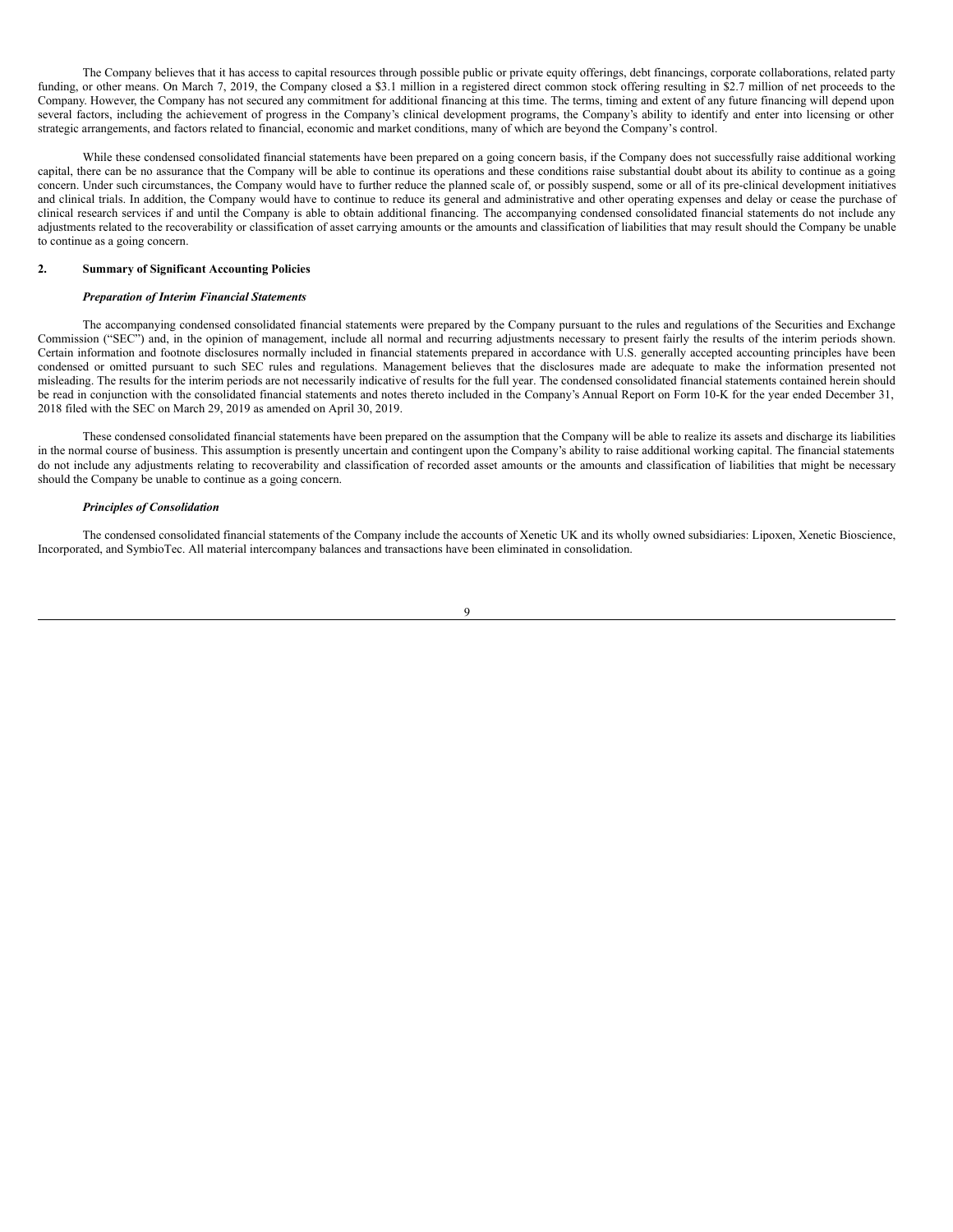### *Basic and Diluted Net Loss per Share*

The Company computes basic net loss per share by dividing net loss applicable to common stockholders by the weighted-average number of shares of common stock outstanding during the period. The Company computes diluted net loss per share after giving consideration to the dilutive effect of stock options that are outstanding during the period, except where such non-participating securities would be anti-dilutive.

For the three months ended March 31, 2019 and 2018, basic and diluted net loss per share are the same for each year due to the Company's net loss position. Potentially dilutive, non-participating securities have not been included in the calculations of diluted net loss per share, as their inclusion would be anti-dilutive.

### *Recently Adopted Accounting Standards*

In June 2018, the Financial Accounting Standards Board ("FASB") issued Accounting Standards Update ("ASU") 2018-07*, Compensation – Stock Compensation (Topic 718): Improvements to Nonemployee Share-Based Payment Accounting*. ASU 2018-07 expanded the scope of Topic 718 to include share-based payment transactions for acquiring goods and services from nonemployees. An entity should apply the requirements of Topic 718 to nonemployee awards except for specific guidance on inputs to an option pricing model and the attribution of cost. ASU 2018-07 specifies that Topic 718 applies to all share-based payment transactions in which a grantor acquires goods or services to be used or consumed in a grantor's own operations by issuing share-based payment awards, and that Topic 718 does not apply to share-based payments used to effectively provide (1) financing to the issuer or (2) awards granted in conjunction with selling goods or services to customers as part of a contract accounted for under Topic 606 *Revenue from Contracts with Customers*. ASU 2018-07 was effective for the Company in the first quarter of fiscal 2019. Adoption of this standard did not have a material impact on the Company's condensed consolidated financial statements.

In January 2017, the FASB issued ASU 2017-04: Intangibles — Goodwill and Other (Topic 350): Simplifying the Test for Goodwill Impairment that eliminated the requirement to calculate implied fair value of goodwill to measure a goodwill impairment charge. Instead, the new guidance requires entities to take an impairment charge based on the excess of a reporting unit's carrying amount over its fair value. The guidance is effective for the Company no later than 2020. The Company adopted ASU 2017-04 in the first quarter of fiscal 2019. Adoption of this standard did not have a material impact on the Company's condensed consolidated financial statements.

In February 2016, FASB issued ASU 2016-02, *Leases (Topic 842)*. ASU 2016-02 requires lessees to recognize a lease liability and a right-of-use asset for all leases, with the exception of short-term leases, at the commencement date. This guidance is effective for annual reporting periods beginning after December 15, 2018, including interim periods within those annual periods. Subsequently, in July 2018, the FASB issued ASU 2018-11, Lease (Topic 842): Targeted Improvements, which provides a number of practical expedients in transition. The Company adopted ASU 2016-02 effective January 1, 2019 and elected a package of practical expedients and the new transition approach permitted by ASU 2018-11. ASU 2018-11 allows the Company not to reassess existing identification of lease, classification of a lease or any initial direct costs. The Company has also elected to use the hindsight practical expedients. The adoption did not have a material impact on the Company's condensed consolidated financial statements, resulted in an approximate \$40,000 increase in total assets and total liabilities in our condensed consolidated balance sheet and did not have any effect on accumulated deficit at the beginning of 2019. See Note 11 for further information

### **3. Significant Strategic Drug Development Collaborations – Related Parties**

The Company has entered into various research, development, license and supply agreements with Takeda Pharmaceuticals Co. Ltd., Serum Institute of India ("Serum Institute"), its controlling stockholder PJSC Pharmsynthez ("Pharmsynthez") and SynBio LLC ("SynBio"), a wholly owned subsidiary of Pharmsynthez. The Company and its collaborative partners continue to engage in research and development activities with no resultant commercial products through March 31, 2019. No amounts were recognized as revenue related to these agreements during the three months ended March 31, 2019 or 2018.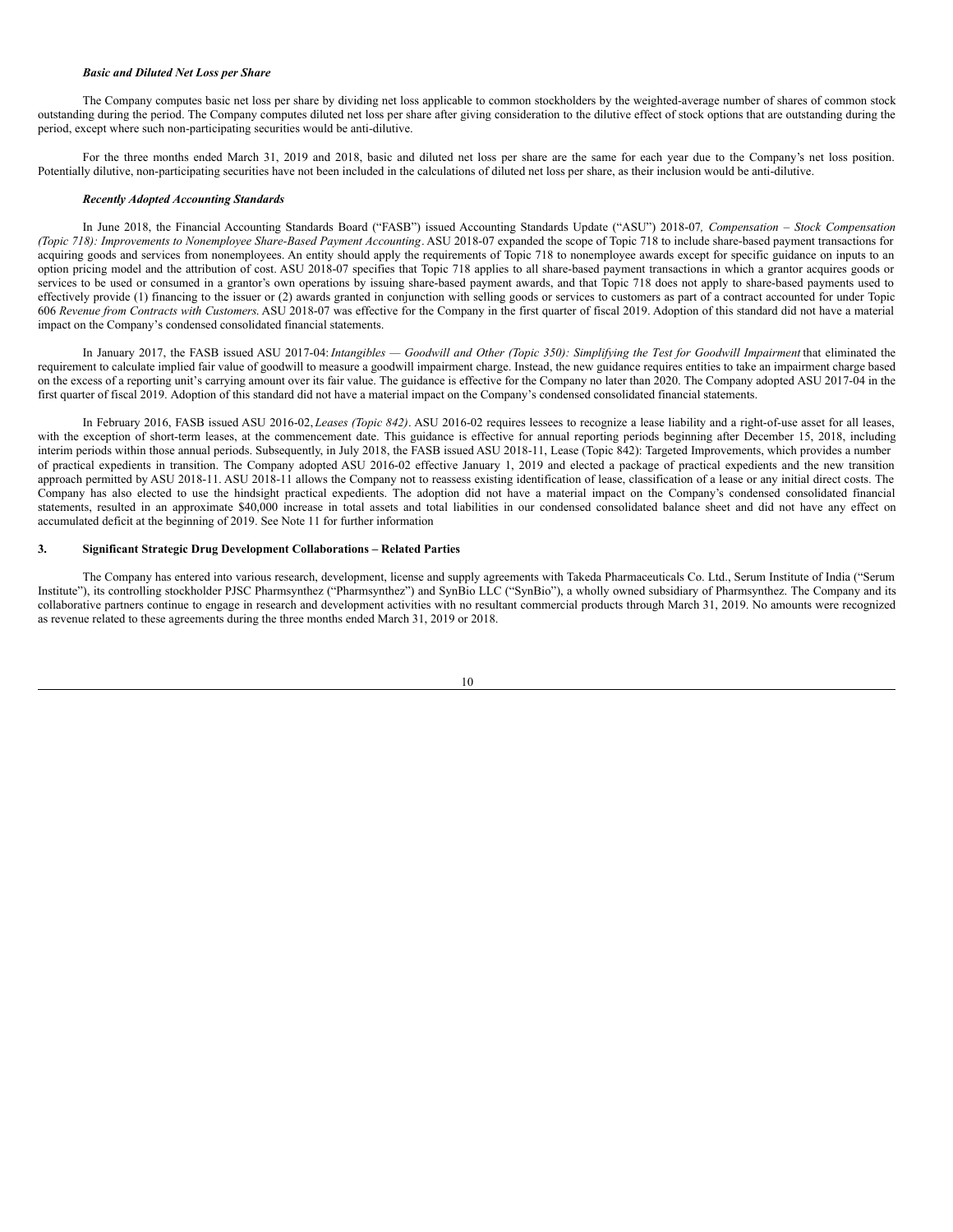#### **4. Acquisitions**

On March 1, 2019 (the "Signing Date"), the Company entered into the Share Purchase Agreement with Hesperix S.A., a Swiss Corporation ("Hesperix"), the owners of Hesperix (each, a "Seller" and collectively, the "Sellers"), and Alexey Andreevich Vinogradov, as the representative of each Seller, pursuant to which the Company will purchase from Sellers all of the issued and outstanding shares of capital stock of Hesperix.

Under the terms of the Share Purchase Agreement, the Company will issue to Sellers an aggregate of Four Million Eight Hundred Seventy-Five Thousand (4,875,000) shares of the Company's common stock (the "Transaction Shares"), regardless of the trading price per share of the Company's common stock at the time of the closing. In addition, the Share Purchase Agreement contains customary representations and warranties relating to each Seller and about the condition of the Company and Hesperix. The Company expects to issue the Transaction Shares pursuant to a registration statement on Form S-4.

The closing of the Transaction is subject to customary closing conditions as well as conditions regarding (i) the Company having adequate financing to fund its future working capital obligations following the closing and (ii) the Company obtaining necessary and appropriate stockholder approvals, evidencing among other matters, approval of the Share Purchase Agreement and the transactions contemplated thereunder, including the issuance of the Transaction Shares. Subject to the satisfaction of the closing conditions, the Transaction is expected to close in the first half of 2019. The Transaction is expected to be accounted for as an asset acquisition and, as a result, \$0.5 million of costs related to the acquisition have been capitalized to date and are reflected in prepaid expenses and other in the condensed consolidated balance sheet.

On the Signing Date and in connection with the Transaction, Hesperix entered into an assignment agreement (the "Hesperix Assignment Agreement") with IBCH, Pharmsynthez, and certain other parties thereto (collectively, the "Assignors"), pursuant to which, the Assignors have agreed, among other things, to sell, assign, transfer, and convey unto Hesperix all of their individual right, title, and interest throughout the world in and to patents related to "Articles And Methods Directed To Personalized Therapy Of Cancer," and the related know-how. Hesperix has agreed to pay each of IBCH and Pharmsynthez a royalty rate in the low single digit range based on the net sales of products in each country in which, in absence of the Hesperix Assignment Agreement, the manufacture, use, offer for sale, sale, or importation of such product would infringe a valid claim of a patent.

Also on the Signing Date, the Company entered into an assignment agreement (the "OPKO Assignment Agreement") with OPKO Pharmaceuticals, LLC ("OPKO"), pursuant to which the Company will acquire and accept, all of OPKO's right, title and interest in and to that certain Intellectual Property License Agreement (the "IP License Agreement"), entered into between the Institute and OPKO regarding certain patents related to "Articles And Methods Directed To Personalized Therapy Of Cancer" and which the Institute agreed to grant an exclusive royalty-bearing license, to the patent rights owned by the Institute to OPKO and OPKO has agreed to pay the Institute a royalty rate in the low single digit range based on the net sales of products in each country in which, in absence of the IP License Agreement, the manufacture, use, offer for sale, sale, or importation of such product would infringe a valid claim of a patent or pending application.

Under the terms of the OPKO Assignment Agreement and the IP License Agreement, the Company will issue One Million Nine Hundred Sixty-Eight Thousand Seven Hundred Fifty (1,968,750) shares of the Company's common stock to OPKO and Six Hundred Fifty-Six Thousand Two Hundred Fifty (656,250) shares of the Company's common stock to the Institute regardless of the trading price per share of the Company's common stock at the time of the closing. In addition, the OPKO Assignment Agreement contains customary representations and warranties relating to OPKO and the IP License Agreement.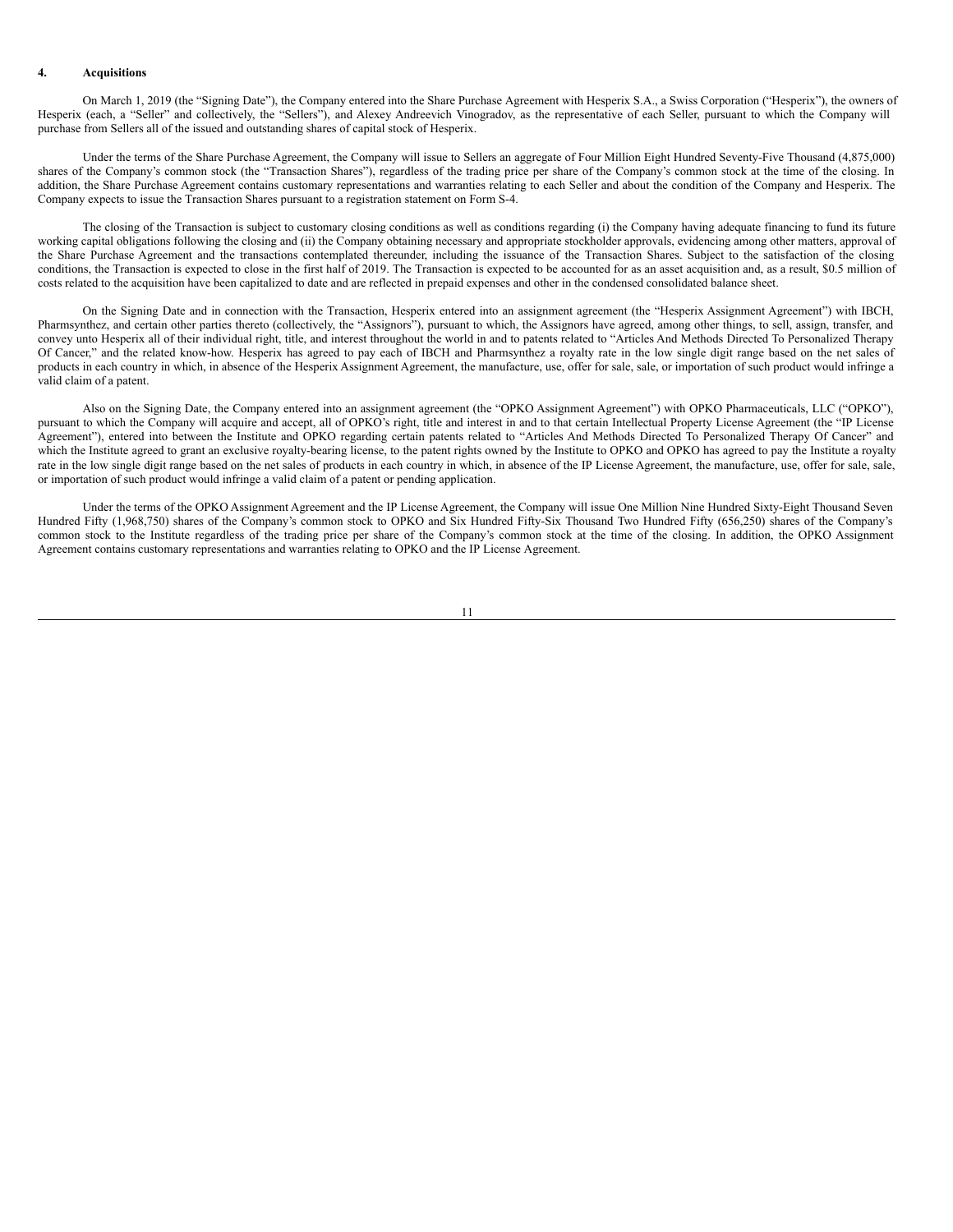### **5. Property and Equipment, net**

Property and equipment, net consists of the following:

| Troper, and equipment, not consists of the rond wing. | March 31,<br>2019 |           |  | December 31,<br>2018 |  |  |
|-------------------------------------------------------|-------------------|-----------|--|----------------------|--|--|
| Office and computer equipment                         |                   | 42,288    |  | 42,289               |  |  |
| Leasehold improvements                                |                   |           |  | 26,841               |  |  |
| Furniture and fixtures                                |                   | 14,738    |  | 20,263               |  |  |
| Property and equipment $-$ at cost                    |                   | 57.026    |  | 89,393               |  |  |
| Less accumulated depreciation                         |                   | (53, 528) |  | (84, 437)            |  |  |
| Property and equipment $-$ net                        |                   | 3.498     |  | 4.956                |  |  |

Depreciation expense was approximately \$1,000 and \$6,000 for the three months ended March 31, 2019 and 2018, respectively.

# **6. Indefinite-Lived Intangible Assets**

The Company's indefinite-lived intangible asset, OncoHist, is in-process research and development relating to the Company's business combination with SymbioTec in 2012. The carrying value of OncoHist was approximately \$9.2 million as of March 31, 2019 and December 31, 2018, respectively. No impairment was recorded during the three months ended March 31, 2019 nor during the year ended December 31, 2018. OncoHist is not yet commercialized and, therefore, has not yet begun to be amortized as of March 31, 2019.

# **7. Fair Value Measurements**

Accounting Standards Codification ("ASC") Topic 820, *Fair Value Measurement,* defines fair value as the price that would be received to sell an asset or be paid to transfer a liability in an orderly transaction between market participants at the measurement date. The Company applies the following fair value hierarchy, which prioritizes the inputs used to measure fair value into three levels and bases the categorization within the hierarchy upon the lowest level of input that is available and significant to the fair value measurement. Level 1 inputs are quoted prices in active markets for identical assets or liabilities that the reporting entity has the ability to access at the measurement date. Level 2 utilizes quoted market prices in markets that are not active, broker or dealer quotations, or alternative pricing sources with reasonable levels of price transparency. Level 3 inputs are unobservable inputs for the asset or liability in which there is little, if any, market activity for the asset or liability at the measurement date.

The carrying amounts of certain of the Company's financial instruments approximates fair value due to their short maturities. There were no financial instruments classified as Level 3 in the fair value hierarchy during the three months ended March 31, 2019 and March 31, 2018, respectively.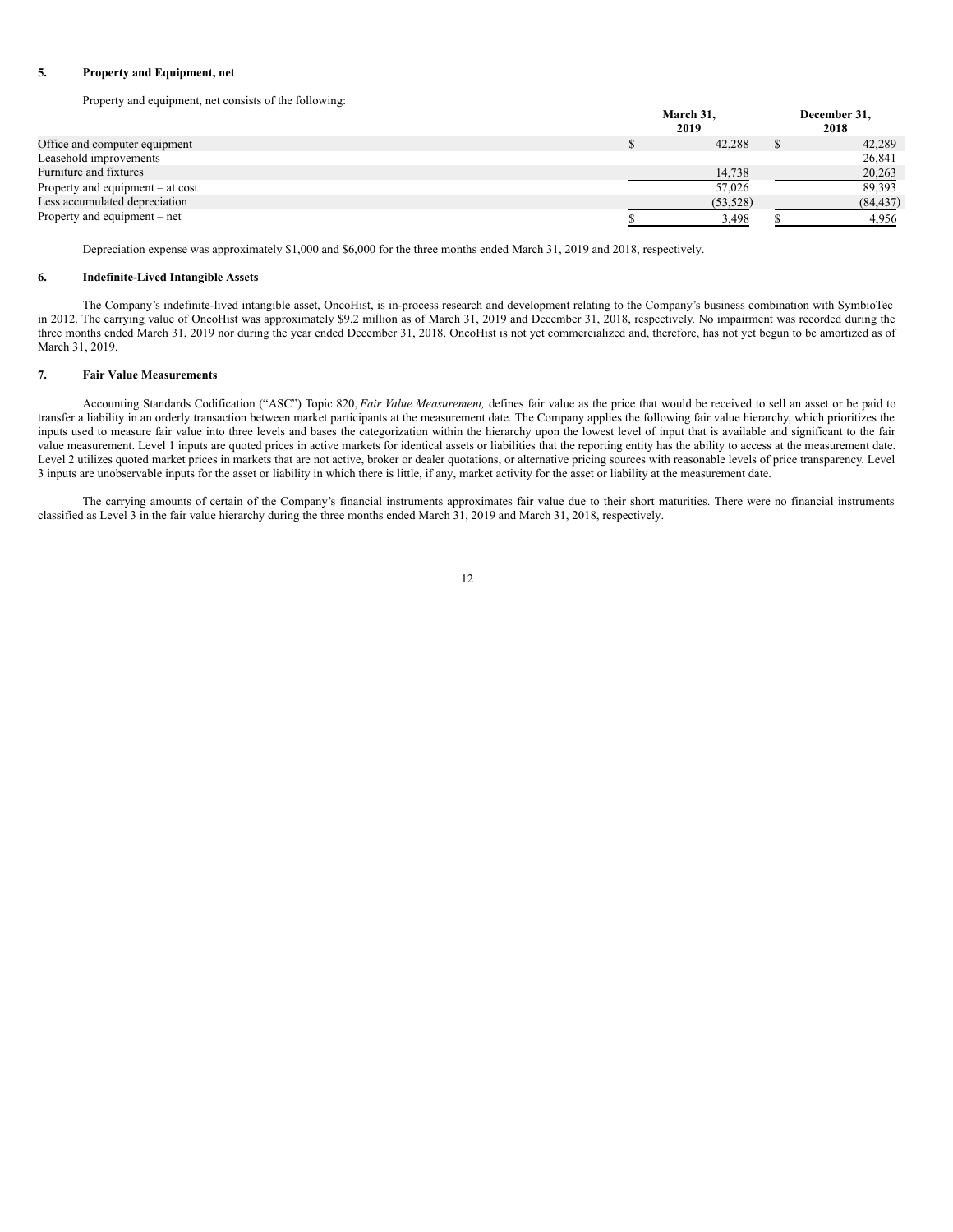#### **8. Stockholders' Equity**

#### *Common Stock*

On March 5, 2019, the Company entered into a Securities Purchase Agreement with certain purchasers pursuant to which the Company offered to the purchasers, in a registered direct offering, an aggregate of (i) 1,040,000 shares of common stock, par value \$0.001 per share and (ii) prefunded warrants to purchase 509,000 shares of common stock. The prefunded warrants were exercisable beginning on March 7, 2019 at an exercise price of \$0.001 per share. The shares were sold at a price of \$2.00 per share and the prefunded warrants were sold at a price of \$1.999 per prefunded warrant, which represents the per share purchase price for the shares less the \$0.001 per share exercise price for each such prefunded warrant. The holders of the prefunded warrants will not have the right to exercise any portion of the prefunded warrant if the holder (together with its affiliates) would beneficially own in excess of 9.99% of the number of shares of our common stock outstanding immediately after giving effect to the exercise, as such percentage ownership is determined in accordance with the terms of the prefunded warrants. The net proceeds to the Company from this offering were approximately \$2.7 million, after deducting expenses related to the offering, including dealer-manager fees and expenses. In a concurrent private placement, the Company issued to the purchasers a warrant to purchase one share of the Company's common stock for each share and prefunded warrant purchased in the offering. These warrants have an exercise price of \$2.25 per share, are exercisable beginning on September 8, 2019 and expire seven years from such date. The Company evaluated the terms of the warrants issued and determined that they should be classified as equity instruments. The grant date fair value of these warrants was estimated to be \$1.90 per share, for a total of approximately \$2.9 million. The fair value of the warrants was estimated using a Black-Scholes model utilizing the following key valuation assumptions: the Company's stock price, a risk free rate of 2.56%, an expected life of 7.5 years and an expected volatility of 111.3%. The prefunded warrants had an intrinsic value of approximately \$1.1 million.

# *Series B Preferred Stock*

As of March 31, 2019 and December 31, 2018 there were approximately 1.8 million shares of Series B Preferred Stock issued and outstanding which are convertible into Common Stock on a two-for-one basis. The registered direct offering triggered the down-round provision in the Company's Series B Preferred Stock resulting in an adjustment to the conversion ratio and the recording of a deemed dividend of \$3.9 million increasing the net loss attributable to common shareholders for the three months ended March 31, 2019. There were no Series B Preferred Stock conversions during the three months ended March 31, 2019.

#### *Warrants*

In addition to the warrants issued in the registered direct offering, the Company has outstanding warrants to purchase an aggregate of 3,152,225 shares of common stock issued in connection with debt and equity financing arrangements as of March 31, 2019 at a weighted average exercise price of \$4.30 and expiration dates ranging from July 2020 through November 2021.

No warrants were exercised during the three months ended March 31, 2019 and no warrants were granted or exercised during the three months ended March 31, 2018, respectively.

### **9. Share-Based Expense**

Total share-based expenses related to stock options, restricted stock units ("RSUs"), common stock awards, and non-financing warrants were approximately \$0.2 million and \$0.4 million during the three months ended March 31, 2019 and 2018, respectively.

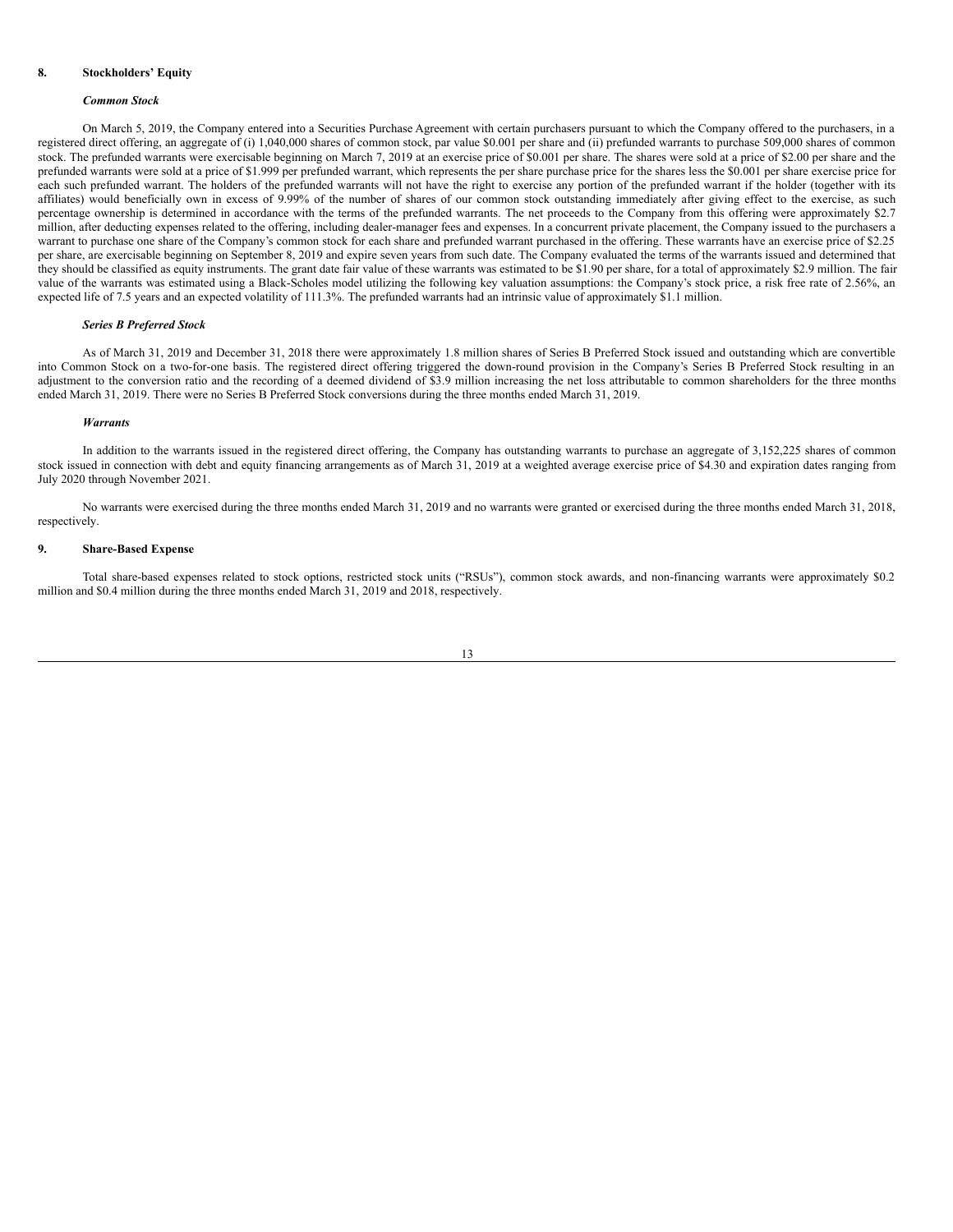Share-based expenses is classified in the condensed consolidated statements of operations as follows:

|                                     | Three Months Ended March 31. |  |         |  |
|-------------------------------------|------------------------------|--|---------|--|
|                                     | 2019                         |  | 2018    |  |
| Research and development expenses   | 11.418                       |  | 60.345  |  |
| General and administrative expenses | 222,522                      |  | 345,849 |  |
|                                     | 233,940                      |  | 406.194 |  |

# *Employee Stock Options*

No employee stock options or RSUs were granted nor exercised during the three months ended March 31, 2019 and 2018, respectively. The Company recognized a total of \$0.2 million and \$0.4 million of compensation expense related to employee stock options during the three months ended March 31, 2019 and 2018 respectively.

#### *Non-Employee Stock Options*

The Company did not grant any non-employee stock options during the three-months ended March 31, 2019. During the three months ended March 31, 2018, the Company granted 10,000 non-employee stock options. The Company recognized approximately \$0 and \$9,000 of expense related to non-employee stock options during the three months ended March 31, 2019 and 2018, respectively.

### *Common Stock Awards*

During the three months ended March 31, 2019 and 2018, the Company granted 8,219 and 8,094 common stock awards, respectively, based on the value of the professional services provided and the average stock price during each respective quarter. As all services were rendered in each respective quarter, approximately \$17,000 of expense related to common stock awards was recognized during each of the three-month periods ended March 31, 2019 and 2018, respectively. All common stock awards were authorized but not issued as of March 31, 2019.

#### *Warrants*

In connection with certain of the Company's collaboration agreements and consulting arrangements, the Company has issued warrants to purchase shares of common stock as payment for services. As of March 31, 2019 and December 31, 2018, warrants to purchase 539,202 shares of common stock were outstanding, respectively. The fair value of these warrants was determined at each issuance date using the Black-Scholes option pricing model. The warrants are subject to re-measurement at each reporting period until the measurement date is reached. Expense is recognized on a straight-line basis over the expected service period or at the date of issuance, if there is not a service period. The Company recognized income of approximately \$27,000 as a result of a reduction in estimated fair value of warrants for the three months ended March 31, 2019. During the three months ended March 31, 2018, the Company recognized approximately \$5,000 of expense on revaluation of warrants. No warrants were granted or exercised in connection with collaboration or consulting services during the three months ended March 31, 2019 and 2018. These warrants have an average weighted exercise price of \$10.41 and expiration dates ranging from December 2019 through May 2021.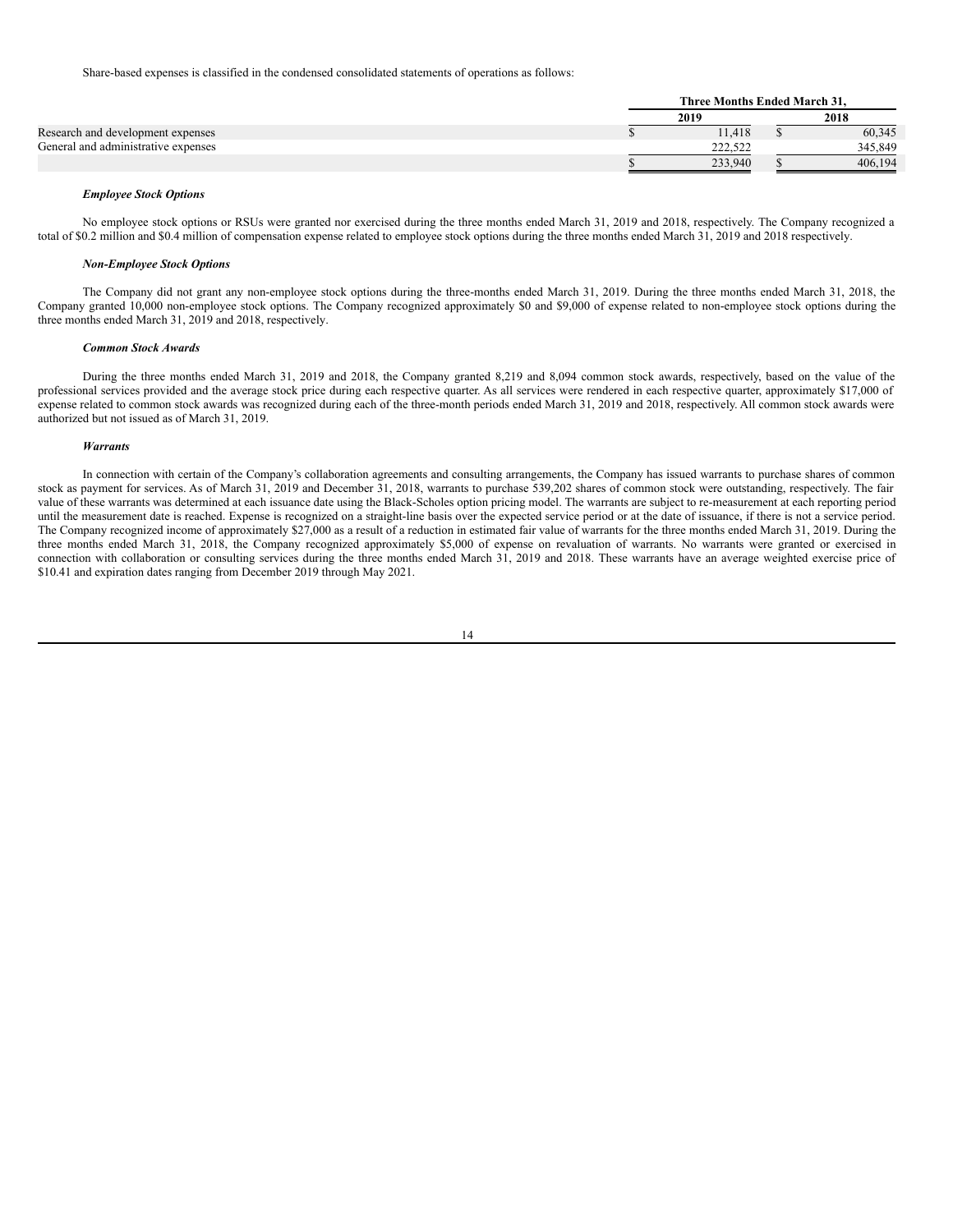### **10. Income Taxes**

During the three months ended March 31, 2019 and 2018, there was no provision for income taxes as the Company incurred losses during both periods. Deferred tax assets and liabilities reflect the net tax effect of temporary differences between the carrying amount of assets and liabilities for financial reporting purposes and the amounts used for income tax purposes. The Company records a valuation allowance against its deferred tax assets as the Company believes it is more likely than not the deferred tax assets will not be realized. The valuation allowance against deferred tax assets was approximately \$23.8 million and \$23.5 million as of March 31, 2019 and December 31, 2018, respectively.

As of March 31, 2019, and December 31, 2018, the net deferred tax liability of \$2.9 million on the condensed consolidated balance sheets is related to book and tax basis differences for intangible assets with indefinite lives that were acquired in the Company's January 2012 acquisition of SymbioTec. In accordance with ASC 740-10-30-18, the deferred tax liability related to the intangible assets cannot be used to offset deferred tax assets when determining the amount of the valuation allowance for deferred tax assets which are not more-likely-than-not to be realized. This results in a net deferred tax liability, even though the Company has a full valuation allowance on its other net deferred tax assets. This net deferred tax liability will continue to be reflected on the balance sheet until the related intangible assets are no longer held by the Company.

As of March 31, 2019 and December 31, 2018, the Company did not record any unrecognized tax positions.

### **11. Commitments**

### *Leases*

The Company determines whether an arrangement is a lease at inception. On January 25, 2019, the Company relocated its corporate headquarters from Lexington Massachusetts to Framingham, Massachusetts. The sublease calls for total future minimum rent payments of approximately \$50,000 and has a termination date of September 30, 2020, which corresponds to the underlying base lease. The Company does not have options to extend, termination options or material residual value guarantees. The Company recorded a right-of-use ("ROU") asset and corresponding lease liability on the condensed consolidated balance sheet. The Company recognized a ROU asset and a lease liability of approximately \$43,000 during the three months ended March 31, 2019. As the sublease does not provide an implicit rate, we used our incremental borrowing rate (10.2%) based on the information available at the lease's commencement date in determining the present value of lease payments.

Supplemental cash flow information and non-cash activity related to our operating leases are as follows:

|                                                                        | <b>Three Months Ended</b><br>March 31, |
|------------------------------------------------------------------------|----------------------------------------|
|                                                                        | 2019                                   |
| Operating cash flow information:                                       |                                        |
| Cash paid for amounts included in the measurement of lease liabilities | 3.977                                  |
| Non-cash activity:                                                     |                                        |
| Right-of-use assets obtained in exchange for lease obligations         | 43.330                                 |
|                                                                        |                                        |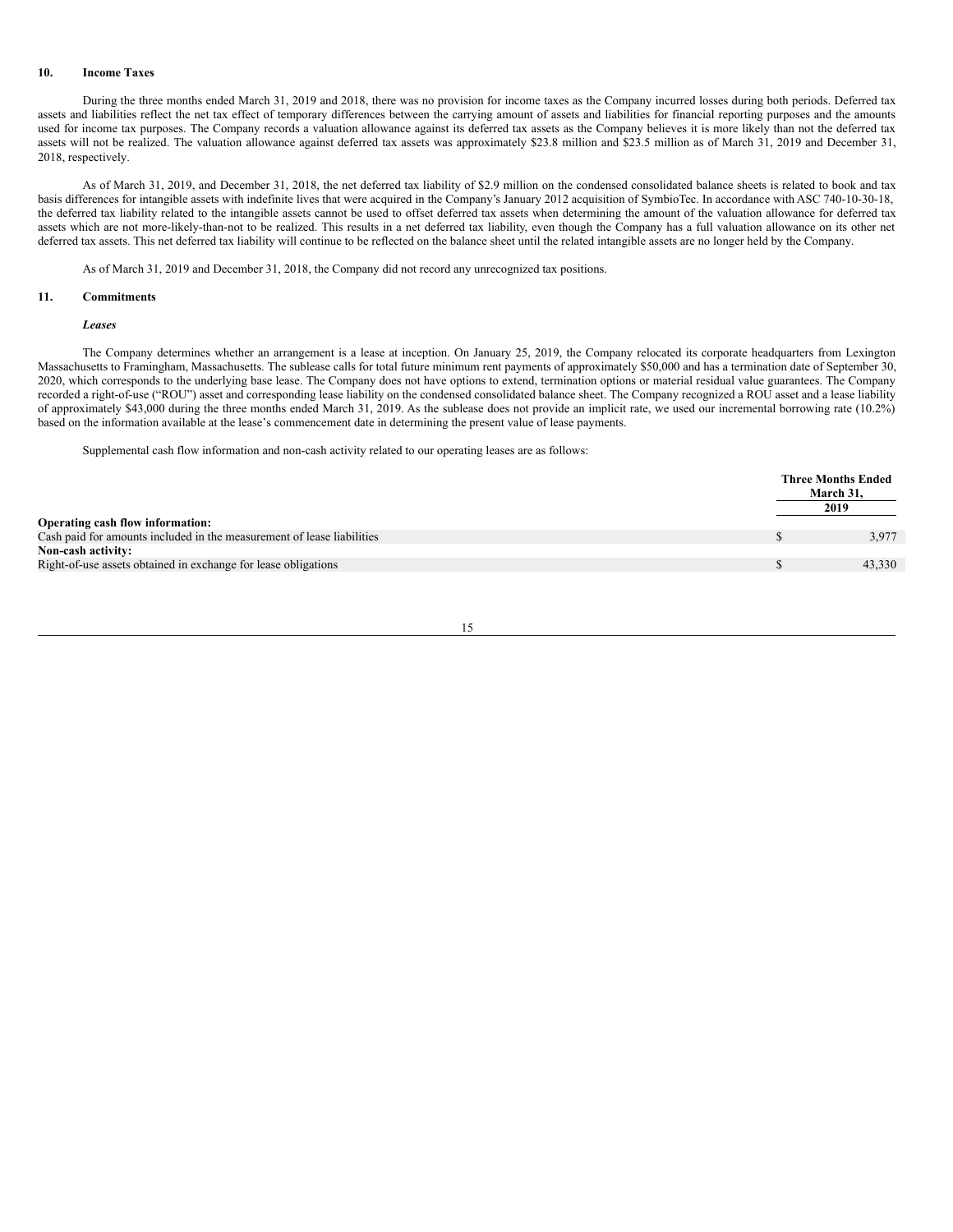Supplemental balance sheet information related to our operating leases is as follows:

|                               | <b>Balance Sheet Classification</b>            | March 31, 2019 |  |  |
|-------------------------------|------------------------------------------------|----------------|--|--|
| Right-of-use assets           | Other assets                                   | 39.353         |  |  |
| Current lease liabilities     | Accrued expenses and other current liabilities | 26.234         |  |  |
| Non-current lease liabilities | Other liabilities                              | 13 110         |  |  |

The Company did not apply the provisions of ASU 2016-02 to the lease of its former headquarters in Lexington, Massachusetts or its office space lease in Miami, Florida as they did not have a material impact on our condensed consolidated financial statements. The leases would have resulted in a combined increase in total assets of approximately \$11,000 and a combined increase in total liabilities of approximately \$12,000 in our March 31, 2019 condensed consolidated balance sheet, respectively, and would not have a material impact on our accumulated deficit as of the beginning of 2019. The lease of the Company's former headquarters expired on January 31, 2019 and the Miami office space lease expires in November 2019. As of March 31, 2019, total minimum lease payments on these leases are \$12,449.

# **12. Related Party Transactions**

The Company has entered into various research, development, license and supply agreements with Serum Institute and the Company's controlling stockholder, Pharmsynthez (as well as SynBio, a wholly owned subsidiary of Pharmsynthez), each a related party whose relationship and ownership has not materially changed from that disclosed in the Company's Annual Report on Form 10-K for the years ended December 31, 2018 filed with the SEC on March 29, 2019 as amended on April 30, 2019.

The Company has agreed to acquire the XCART technology platform from Hesperix and OPKO. Dr. Genkin is a director and significant shareholder of Hesperix. In addition, the Company has agreed to repay a \$150,000 loan that Dr. Genkin entered into with Hesperix. Mr. Adam Logal, one of our directors, is Senior Vice President, Chief Financial Officer, Chief Accounting Officer and Treasurer of OPKO Health, Inc., the parent company of OPKO.

# **13. Subsequent Events**

The Company performed a review of events subsequent to the balance sheet date through the date the financial statements were issued and determined that there were no such events requiring recognition or disclosure in the financial statements.

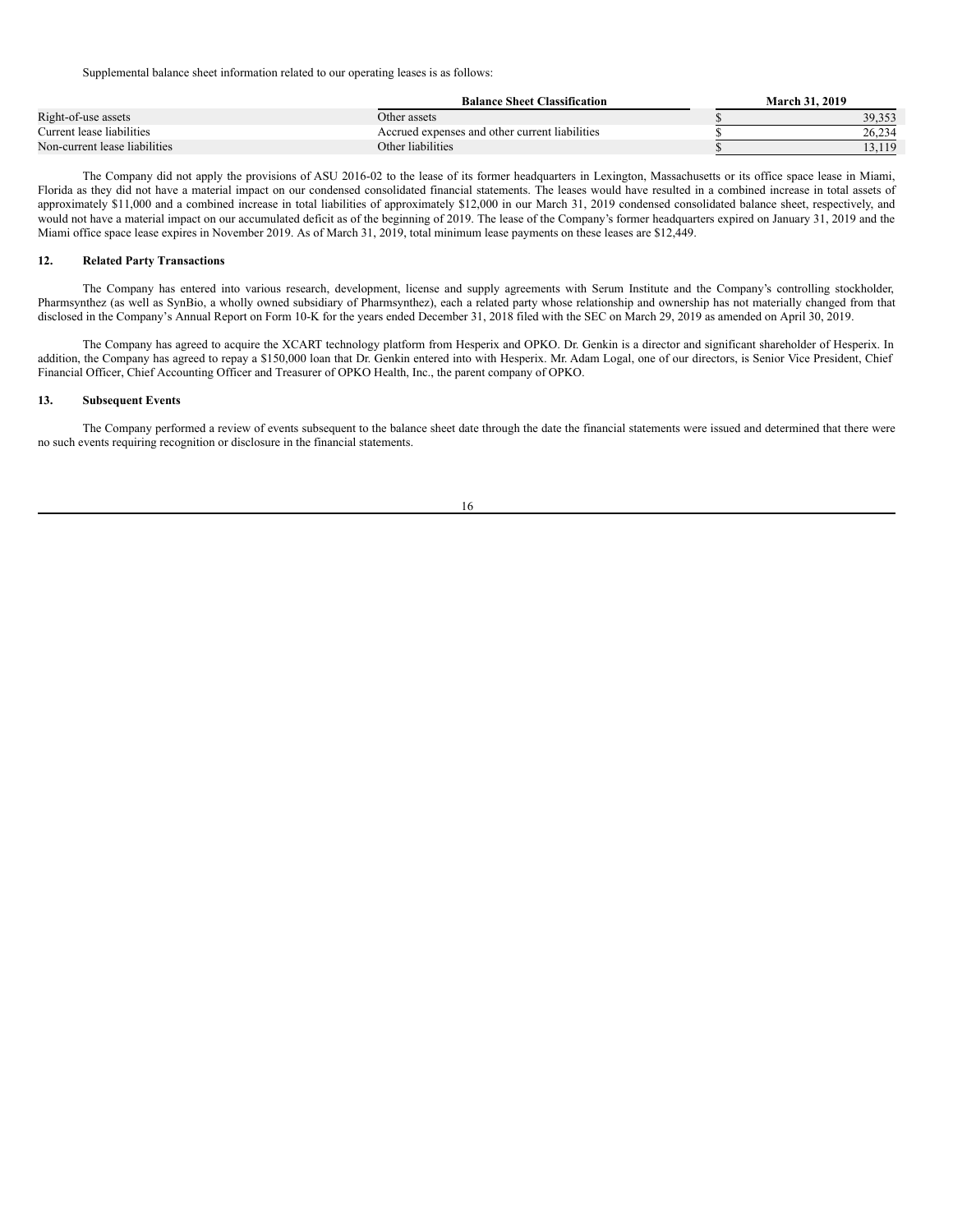# <span id="page-16-0"></span>**ITEM 2 – MANAGEMENT'S DISCUSSION AND ANALYSIS OF FINANCIAL CONDITION AND RESULTS OF OPERATIONS**

# **CAUTIONARY NOTE REGARDING FORWARD-LOOKING STATEMENTS**

This report contains forward-looking statements within the meaning of Section 21E of the Securities Exchange Act of 1934, as amended (the "Exchange Act"), and Section 27A of the Securities Act of 1933, as amended. All statements contained in this Quarterly Report other than statements of historical fact, including statements regarding our future results of operations and financial position, our business strategy and plans, future revenues, projected costs, prospects and our objectives for future operations, are forward-looking statements. These forward-looking statements include, but are not limited to, statements concerning our plans to develop our proposed drug candidates; our expectations regarding the nature, timing and extent of clinical trials and proposed clinical trials including the timing of generating clinical data from these trials; our expectations regarding the timing for proposed submissions of regulatory filings, including but not limited to any Investigational New Drug ("IND") filing or any New Drug Application; the nature, timing and extent of collaboration arrangements; the expected results pursuant to collaboration arrangements including the receipts of future payments that may arise pursuant to collaboration arrangements; the outcome of our plans to obtain regulatory approval of our drug candidates; the outcome of our plans for the commercialization of our drug candidates; our plans to address certain markets, engage third party manufacturers, and evaluate additional drug candidates for subsequent commercial development, and the likelihood and extent of competition to our drug candidates; the development of the Chimeric Antigen Receptor ("CAR") T Cell technology; and the risk that the acquisition of the CAR T technology may not be completed on the terms or in the timeframe expected by the Company.

In some cases, these statements may be identified by terminology such as "may," "will," "should," "expect," "plan," "anticipate," "believe," "estimate," "predict," "potential," or "continue," or the negative of such terms and other comparable terminology. Although we believe that the expectations reflected in the forward-looking statements contained herein are reasonable, we cannot guarantee future results, the levels of activity, performance or achievements. These statements involve known and unknown risks and uncertainties that may cause our or our industry's results, levels of activity, performance or achievements to be materially different from those expressed or implied by forward-looking statements.

The Management's Discussion and Analysis of Financial Condition and Results of Operations (the "MD&A") should be read together with our condensed consolidated financial statements and related notes included elsewhere in this Quarterly Report. This Quarterly Report, including the MD&A, contains trend analysis and other forward-looking statements. Any statements in this Quarterly Report that are not statements of historical facts are forward-looking statements. These forward-looking statements made herein are based on our current expectations, involve a number of risks and uncertainties and should not be considered as guarantees of future performance.

Some factors that could cause actual results to differ materially include without limitation:

- · our need to raise additional working capital in the very near term for the purpose of developing products and technologies and to continue as a going concern;
- our ability to finance our business;
- · our ability to successfully execute, manage and integrate key acquisitions and mergers, including the acquisition of the CAR T technology;
- product development and commercialization risks, including our ability to successfully develop the CAR T technology;
- our ability to successfully commercialize our current and future drug candidates;
- our ability to achieve milestone and other payments associated with our co-development collaborations and strategic arrangements;
- the impact of new technologies on our drug candidates and our competition;
- changes in laws or regulations of governmental agencies;
- interruptions or cancellation of existing contracts;
- impact of competitive products and pricing;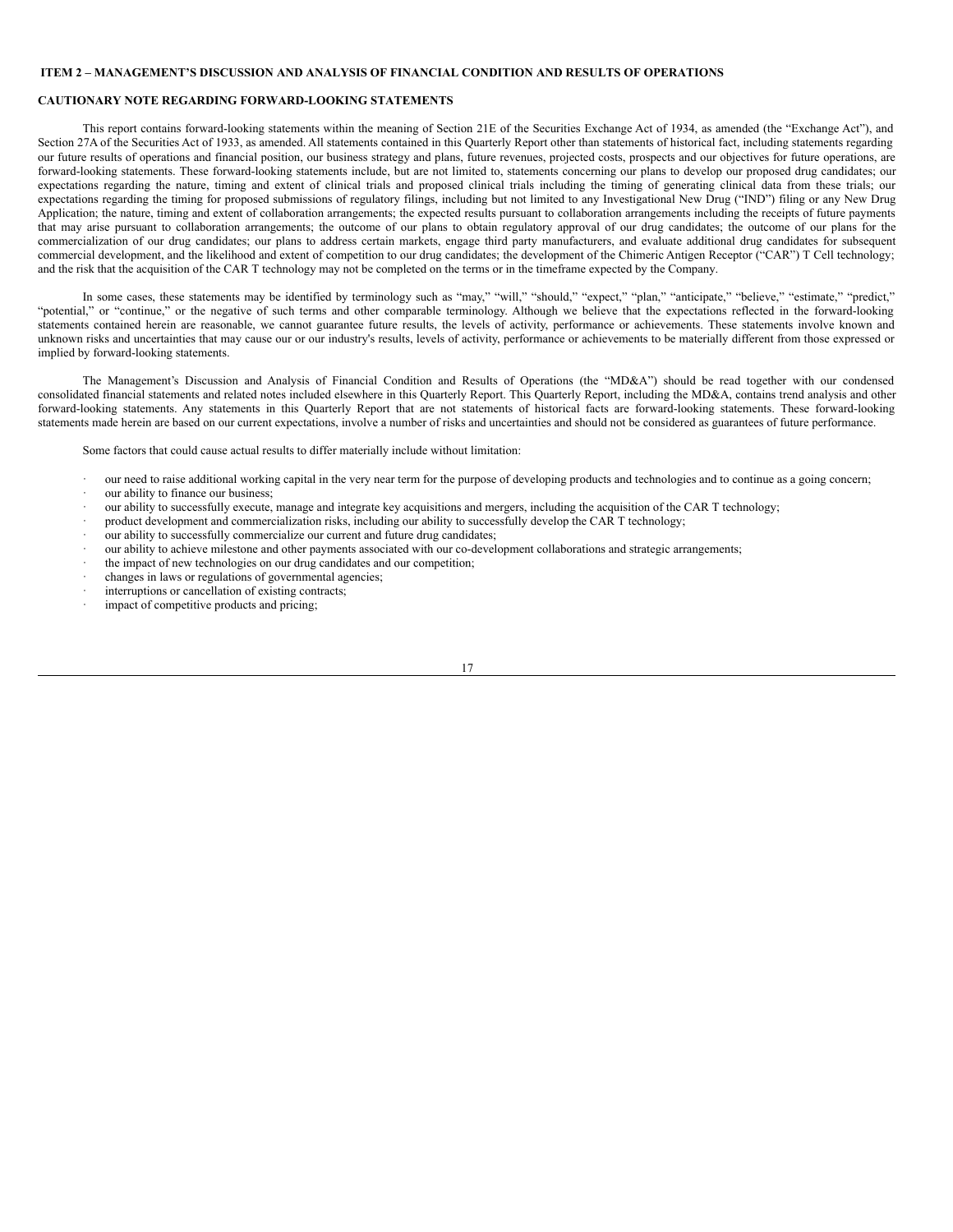- product demand and market acceptance and risks;
- the presence of competitors with greater financial resources;
- continued availability of supplies or materials used in manufacturing at the current prices;
- the ability of management to execute plans and motivate personnel in the execution of those plans;
- our ability to attract and retain key personnel;
- adverse publicity related to our products or the Company itself;
- adverse claims relating to our intellectual property;
- the adoption of new, or changes in, accounting principles;
- · the costs inherent with complying with statutes and regulations applicable to public reporting companies, such as the Sarbanes-Oxley Act of 2002;
- other new lines of business that the Company may enter in the future; and
- · other factors set forth in the Risk Factors section of our Annual Report on Form 10-K and in subsequent filings we make with the Securities and Exchange Commission.

These factors are not necessarily all of the important factors that could cause actual results to differ materially from those expressed in the forward-looking statements in this Quarterly Report. Other unknown or unpredictable factors also could have material adverse effects on our future results, including, but not limited to, those discussed in the section titled "Risk Factors." The forward-looking statements in this Quarterly Report are made only as of the date of this Quarterly Report, and we do not undertake any obligation to publicly update any forward-looking statements to reflect subsequent events or circumstances. We intend that all forward-looking statements be subject to the safeharbor provisions of the Private Securities Litigation Reform Act of 1995.

# **BUSINESS OVERVIEW**

We are a biopharmaceutical company focused on the discovery, research and development of next-generation biological drugs and novel oncology therapeutics. Our 170+ patent portfolio covers next generation biological drugs and novel oncology drug therapeutics and provides protection for our current drug candidates and positions us well for strategic partnership and commercialization opportunities. Our objective is to leverage our portfolio to maximize opportunities to out-license assets from our portfolio in order to generate working capital to both build long-term stockholder value and provide us with the funding necessary for clinical development of our oncology drug candidates through market launch.

Our most advanced investigational drug candidate is oncology therapeutic XBIO-101 (sodium cridanimod) for the treatment of progestin resistant endometrial cancer. We have exclusive rights to develop and commercialize XBIO-101 worldwide, except for specified countries in the Commonwealth of Independent States. XBIO-101 has been granted orphan drug designation by the United States ("U.S.') Food and Drug Administration ("FDA") for the potential treatment of progesterone receptor negative endometrial cancer in conjunction with progesterone therapy. Our Phase II trial for XBIO-101 commenced patient dosing in October 2017. We closed patient enrollment in the trial in March 2019 as a result of slower than expected progress on the trial resulting from patient enrollment and retention challenges.

Our lead proprietary technology is PolyXen<sup>TM</sup>, an enabling platform technology which can be applied to protein or peptide therapeutics. It employs the natural polymer polysialic acid ("PSA") to prolong a drug's circulating half-life and potentially improve other pharmacological properties. PolyXen has been demonstrated in human clinical trials to confer prolonged half-life on biotherapeutics such as recombinant human erythropoietin and recombinant Factor VIII ("rFVIII"). We believe this technology may be applied to a variety of drug candidates to enhance the properties of the therapeutic, potentially providing advantages over competing products.

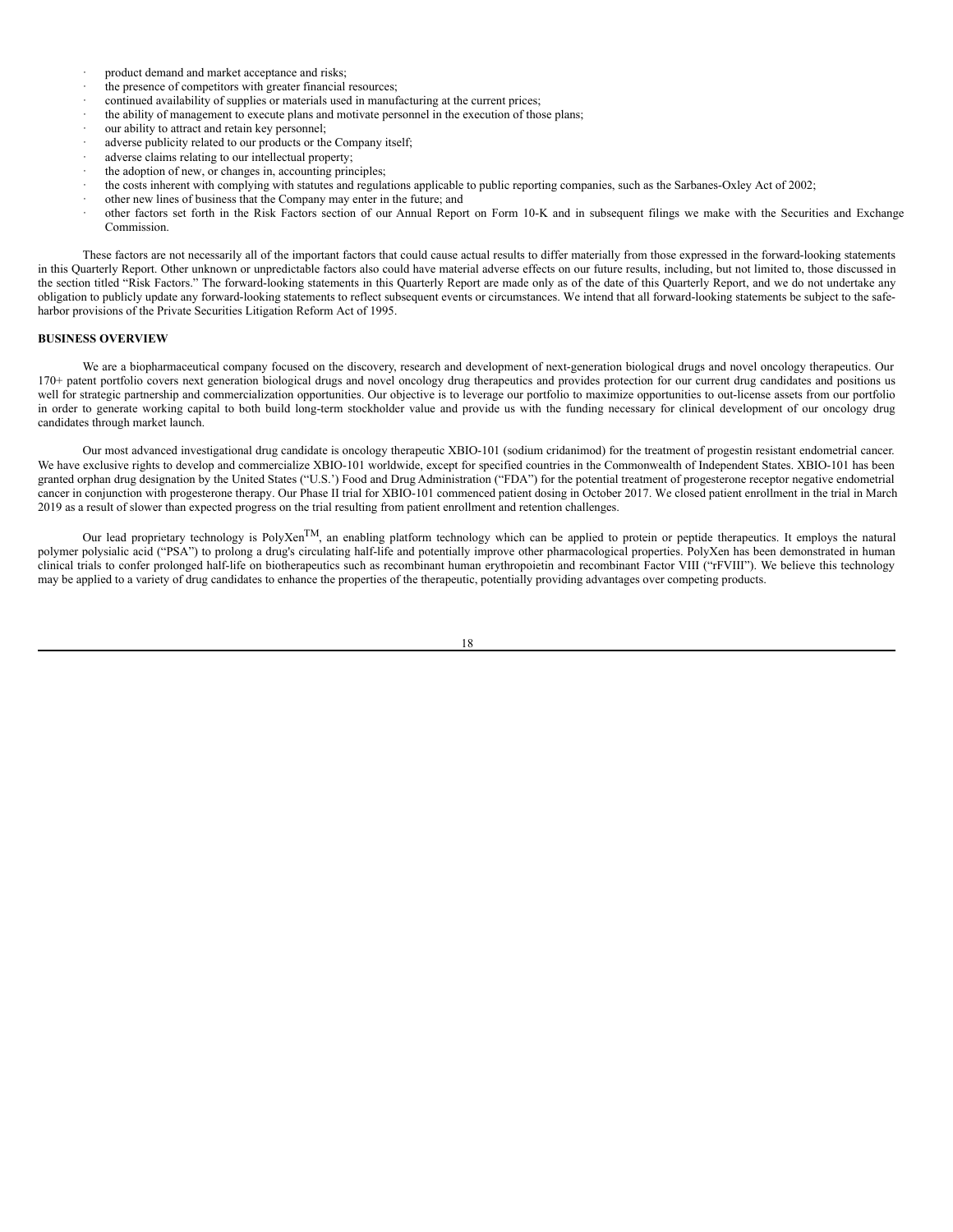Our drug candidates have resulted from our research activities or that of our collaborators and are in the development stage. As a result, we continue to commit a significant amount of our resources to our research and development activities and anticipate continuing to do so for the near future. To date, none of our drug candidates have received regulatory marketing authorization in the U.S. by the FDA nor in any other territories by any applicable agencies. Although we hold a broad patent portfolio, the focus of our internal development efforts was limited in the first three months of 2019 to research and development of our primary product candidate XBIO-101 and preliminary development efforts associated with the XCART platform technology. We plan to research potential utilities for XBIO-101, alone or in combination, in immuno-oncology approaches and will continue to look for potential partnering and out-licensing opportunities for our additional platform technologies subject to adequate funding.

On March 1, 2019, we entered into an agreement to acquire the XCART technology platform, a novel CAR T technology engineered to target patient- and tumorspecific neoantigens. The acquisition of the platform technology is expected to close in the first half of 2019, and the Company plans to initially apply the XCART technology to develop cell-based therapeutics for the treatment of B-cell lymphomas. We believe these personalized T cell therapies have the potential to offer cancer patients substantial benefits over the existing standard of care and currently approved CAR T therapies. We anticipate that our primary focus once the transaction is completed will be on advancing this technology through regulatory approval and commercialization.

# **Going Concern**

We incurred a net loss of approximately \$1.3 million for the three months ended March 31, 2019. We had an accumulated deficit of approximately \$154.6 million as of March 31, 2019 as compared to an accumulated deficit of approximately \$153.2 million at December 31, 2018. Working capital (deficit) was approximately \$1.2 million and \$(0.4) million at March 31, 2019 and December 31, 2018, respectively. We expect to continue incurring losses for the foreseeable future and will need to raise additional capital or pursue other strategic alternatives in the very near term in order to continue the pursuit of its business plan and continue as a going concern.

We believe that we have access to capital resources through possible public or private equity offerings, debt financings, corporate collaborations, related party funding, or other means. On March 7, 2019, we closed a \$3.1 million in a registered direct common stock offering resulting in \$2.7 million of net proceeds to us. However, we have not secured any commitment for additional financing at this time. The terms, timing and extent of any future financing will depend upon several factors, including the achievement of progress in our clinical development programs, our ability to identify and enter into licensing or other strategic arrangements, and factors related to financial, economic and market conditions, many of which are beyond our control.

While these condensed consolidated financial statements have been prepared on a going concern basis, if we do not successfully raise additional working capital, there can be no assurance that we will be able to continue our operations and these conditions raise substantial doubt about our ability to continue as a going concern. Under such circumstances, we would have to further reduce the planned scale of, or possibly suspend, some or all of our pre-clinical development initiatives and clinical trials. In addition, we would have to continue to reduce our general and administrative and other operating expenses and delay or cease the purchase of clinical research services if and until we are able to obtain additional financing. The accompanying condensed consolidated financial statements do not include any adjustments related to the recoverability or classification of asset carrying amounts or the amounts and classification of liabilities that may result should we be unable to continue as a going concern.

# **Critical Accounting Estimates**

The preparation of our financial statements in conformity with U.S. generally accepted accounting principles ("GAAP") requires management to make estimates, judgments and assumptions that affect the reported amounts of assets and liabilities at the date of the financial statements and the reported amounts of revenue, costs and expenses during the reporting period. On an ongoing basis, we evaluate management's estimates that are based on historical experience and on various other assumptions that we believe to be reasonable under the circumstances. The result of these evaluations forms the basis for making judgments about the carrying values of assets and liabilities and the reported amount of expenses that are not readily apparent from other sources. Because future events and their effects cannot be determined with certainty, actual results and outcomes could differ materially from our estimates, judgments and assumptions.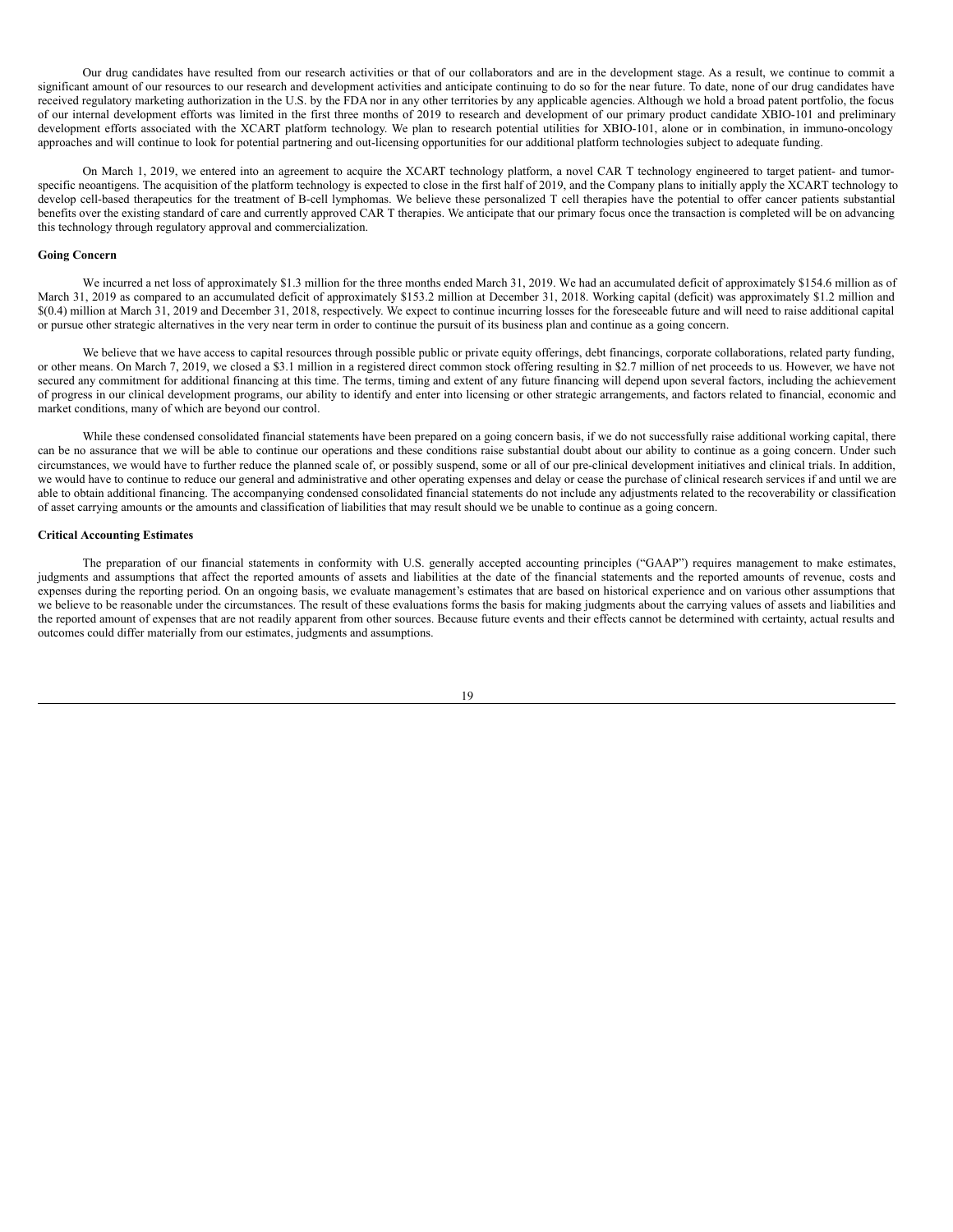There has been no material change to our critical accounting estimates since those critical accounting estimates described in our Annual Report on Form 10-K for the year ended December 31, 2018 filed with the SEC on March 29, 2019 as amended on April 30, 2019.

# **RESULTS OF OPERATIONS**

The comparison of our historical results of operations for the fiscal quarter ended March 31, 2019 to the fiscal quarter ended March 31, 2018 is as follows:

| <b>Description</b>                  | <b>Ouarter Ended March</b><br>31, 2019 |             | <b>Ouarter Ended March</b><br>31, 2018 |               | <b>Increase (Decrease)</b> |            | <b>Percentage Change</b> |  |
|-------------------------------------|----------------------------------------|-------------|----------------------------------------|---------------|----------------------------|------------|--------------------------|--|
| Research and development expenses   |                                        | (463, 782)  |                                        | (706, 271)    |                            | (242, 489) | (34.3)                   |  |
| General and administrative expenses |                                        | (863, 373)  |                                        | (1, 122, 072) |                            | (258, 699) | (23.1)                   |  |
| Loss from operations                |                                        | (1,327,155) |                                        | (1,828,343)   |                            | (501, 188) | (27.4)                   |  |
| Other income (expense):             |                                        |             |                                        |               |                            |            |                          |  |
| Other income (expense)              |                                        | (245)       |                                        | 5,398         |                            | 5,643      | 104.5                    |  |
| Interest income                     |                                        | 150         |                                        | 427           |                            | (277)      | (64.9)                   |  |
| Net loss                            |                                        | (1.327.250) |                                        | (1.822.518)   |                            | (495.268)  | (27.2)                   |  |

# **Research and Development Expenses**

Research and development ("R&D") expenses for the quarter ended March 31, 2019 decreased by approximately \$0.2 million, or 34.3% to \$0.5 million from \$0.7 million in the comparable quarter in 2018. The table below sets forth the R&D costs incurred by the Company by category of expense for the quarters ended March 31, 2019 and 2018:

|                                                      | Ouarter ended. |                       |  |                       |  |
|------------------------------------------------------|----------------|-----------------------|--|-----------------------|--|
| Category of Expense                                  |                | <b>March 31, 2019</b> |  | <b>March 31, 2018</b> |  |
| Outside services and contract research organizations |                | 354,345               |  | 510,378               |  |
| Salaries and wages                                   |                | 79.285                |  | 66.937                |  |
| Share-based expense                                  |                | 11.418                |  | 60,345                |  |
| Other                                                |                | 18.734                |  | 68,611                |  |
| Total research and development expense               |                | 463.782               |  | 706.271               |  |

The decrease in outside services and contract research organizations expense was primarily due to decreased spending on our XBIO-101 phase 2 clinical trial during the three months ended March 31, 2019 as compared to same period in the prior year. Site and patient costs related to the trial were generally lower as we closed patient enrollment during the first quarter of 2019. Salaries and wages increased during the three months ended March 31, 2019 due to slightly higher employee benefit costs. Sharebased expense decreased during the three months ended March 31, 2019 as compared to the same period in the prior year primarily due to income related to the revaluation of warrants issued to Serum Institute in 2016. Other expense decreased during the three months ended March 31, 2019 primarily due to lower rent costs as we relocated our corporate headquarters in January 2019.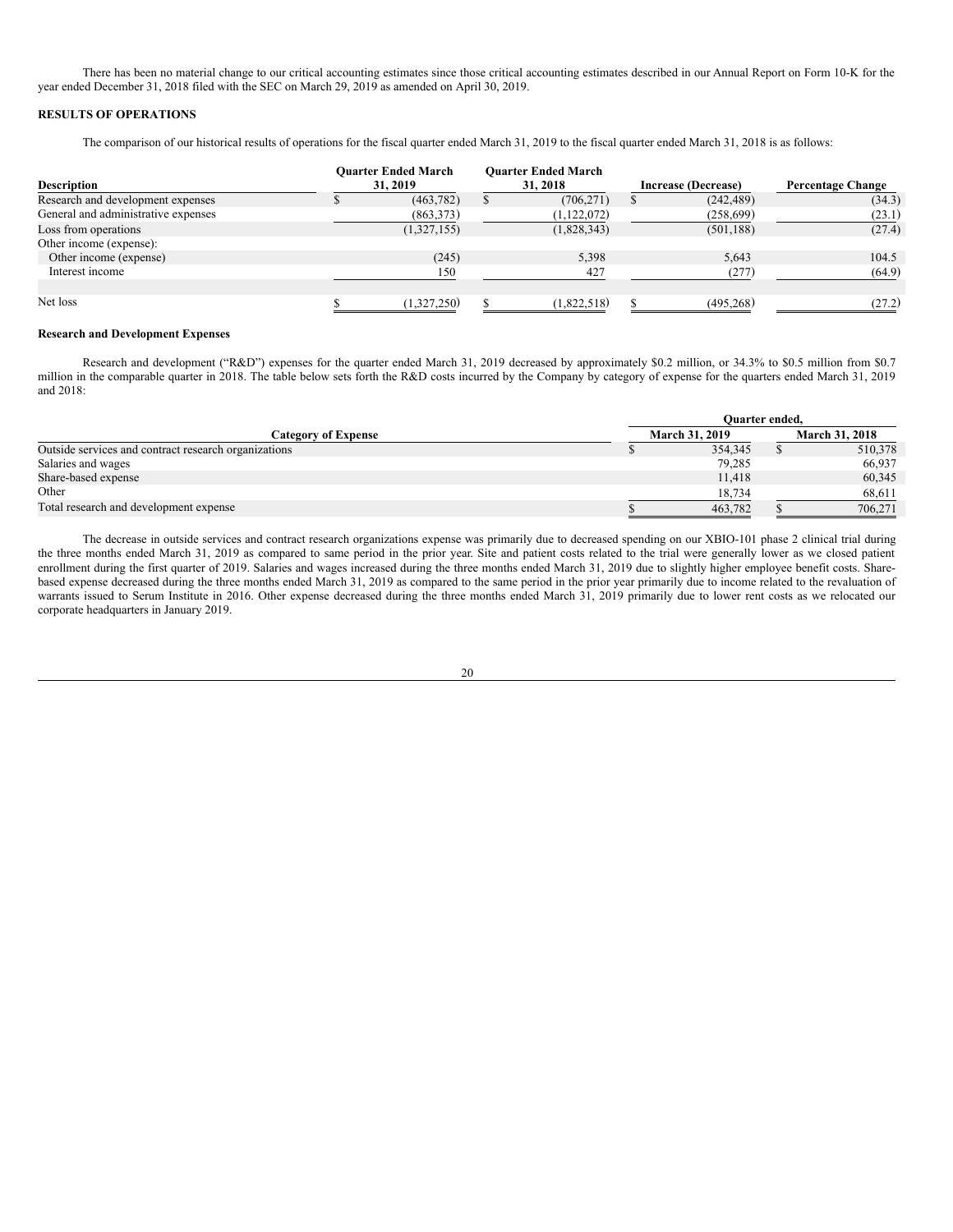### **General and Administrative Expenses**

General and administrative expenses decreased by approximately \$0.3 million or 23.1% for the quarter ended March 31, 2019, to \$0.9 million from \$1.1 million in the comparable quarter in 2018. Payroll and share-based expense decreased due to lower headcount during the three months ended March 31, 2019 compared to the same period in the prior year and facility costs decreased due to the relocation of our corporate headquarters in January 2019. These decreases were offset by slightly higher consulting costs in first three months of 2019 compared to the first quarter of 2018.

### **Other Income (Expense)**

Other expense was \$245 for the three months ended March 31, 2019 compared to \$5,398 of other income for the same period in 2018. This increase in expense was primarily related to a reduction in foreign currency transactions and related changes in foreign currency exchange rates during the first quarter of 2019 as compared to the same period in 2018.

### **Interest Income (Expense)**

Interest income was \$150 for the three months ended March 31, 2019 and slightly decreased from interest income of \$427 in the same period in the prior year.

### **Liquidity and Capital Resources**

We incurred a net loss of approximately \$1.3 million for the three months ended March 31, 2019 and had an accumulated deficit of \$154.6 million at March 31, 2019 as compared to an accumulated deficit of approximately \$153.2 million at December 31, 2018. Working capital (deficit) was approximately \$1.2 million and \$(0.4) million at March 31, 2019 and December 31, 2018, respectively. During the quarter ended March 31, 2019, our working capital increased by \$1.6 million due to the issuance of common stock and warrants in our March 2019 offering resulting in \$2.7 million of net proceeds to us. This increase in working capital was partially offset by our net loss for the quarter and an increase in deferred costs associated with our acquisition of the XCART platform technology. We expect to continue incurring losses for the foreseeable future and will need to raise additional capital or pursue other strategic alternatives in the very near term in order to continue the pursuit of our business plan and continue as a going concern.

Our principal source of liquidity consists of cash. At March 31, 2019, we had approximately \$2.0 million in cash and \$2.0 million in current liabilities. At December 31, 2018, we had approximately \$0.6 million in cash and \$1.6 million in current liabilities.

We have historically relied upon sales of our equity securities to fund our operations. Since 2005, we have raised approximately \$63.0 million in proceeds from offerings of our common and preferred stock. We have also received approximately \$20.0 million from revenue producing activities from 2005 through March 31, 2019. More than 90% of the milestone and sublicense revenue received to date has been from a single collaborator, Takeda. We expect the majority of our funding through equity or equitylinked instruments, debt financings, corporate collaborations, related party funding and/or licensing agreements to continue as a trend for the foreseeable future.

We estimate that our existing resources will only be able to fund our planned operations, existing obligations and contractual commitments through the first half of 2019. This estimate is based on our current expectations regarding projected staffing expenses, working capital requirements, costs to close the XCART transaction, capital expenditure plans and anticipated revenues. Given our current working capital constraints, we have attempted to minimize cash commitments and expenditures for external research and development and general and administrative services to the greatest extent practicable. We will need to raise additional working capital in the very near term in order to fund our future operations, including our development efforts associated with the XCART platform technology.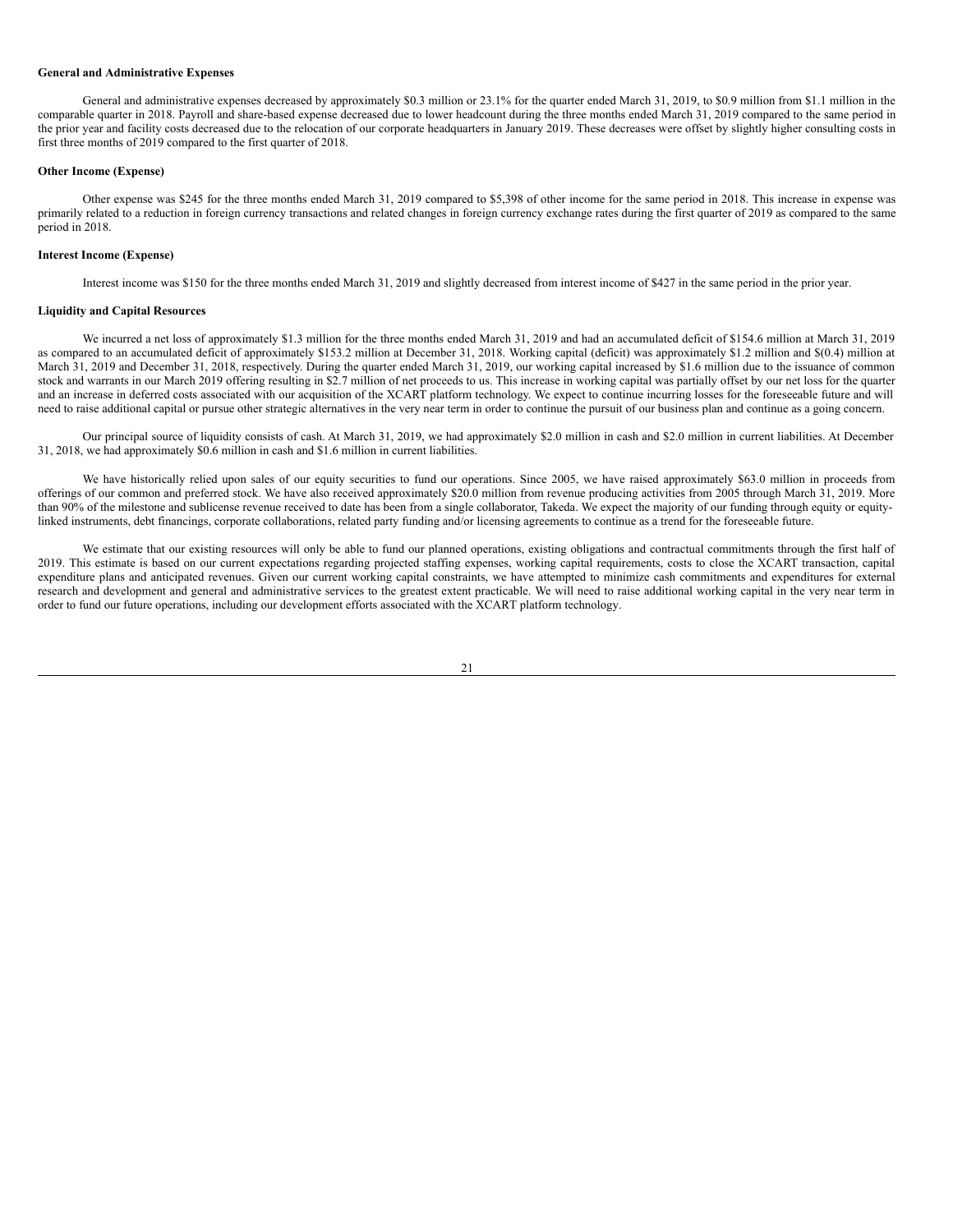We have no committed sources of additional capital. Our management believes that we have access to capital resources through possible public or private equity offerings, debt financings, corporate collaborations, related party funding or other means. In March 2019, we raised \$3.1 million in a registered direct common stock offering resulting in \$2.7 million of net proceeds to us. However, we have not secured any commitment for additional financing at this time. The terms, timing and extent of any future financing will depend upon several factors including the achievement of progress in our clinical development programs, our ability to identify and enter into licensing or other strategic arrangements and factors related to financial, economic and market conditions, many of which are beyond our control.

Management evaluates whether there are conditions or events, considered in the aggregate, that raise substantial doubt about our ability to continue as a going concern within one year after the date that the financial statements are issued. We have incurred substantial losses since our inception, and we expect to continue to incur operating losses in the near-term. These factors raise substantial doubt about our ability to continue as a going concern. As a result, our independent registered public accounting firm included an explanatory paragraph in its report on our audited financial statements for the year ended December 31, 2018 expressing doubt as to our ability to continue as a going concern. We will need to raise additional capital in order to sustain our operations. If we are unable to secure additional funds on a timely basis or on acceptable terms, we may be required to defer, reduce or eliminate significant planned expenditures, restructure, curtail or eliminate some or all of our development programs or other operations, reduce general and administrative expenses, and delay or cease the purchase of clinical research services, dispose of technology or assets, pursue an acquisition of our company by another party at a price that may result in a loss on investment for our stockholders, enter into arrangements that may require us to relinquish rights to certain of our drug candidates, technologies or potential markets, file for bankruptcy or cease operations altogether.

We continue to seek appropriate out-license arrangements for all of our technologies but are currently unable to reliably predict whether or when we may enter into an agreement. Due to the uncertainties inherent in the clinical research process and unknown future market conditions, there can be no assurance any of our technologies will lead to any future income.

# **Cash Flows from Operating Activities**

Cash flows used in operating activities for the three months ended March 31, 2019 totaled approximately \$1.3 million, which was primarily due to our net loss for the period and deferred costs related to the XCART acquisition.

Cash flows used in operating activities for the quarter ended March 31, 2018 totaled approximately \$1.7 million, which was primarily due to our net loss of approximately \$1.8 million, offset by non-cash charges of \$0.4 million, and a decrease in accrued expenses.

# **Cash Flows from Investing Activities**

Cash flows provided by investing activities for the three months ended March 31, 2019 totaled \$2,000, which represented proceeds from the sale of property and equipment.

For the three months ended March 31, 2018 there were no cash sources or uses from investing activities.

# **Cash Flow from Financing Activities**

Cash flows from financing activities for the three months ended March 31, 2019 totaled approximately \$2.7 million representing net proceeds from the issuance of common stock and warrants.

For the three months ended March 31, 2018 there were no cash sources or uses from financing activities.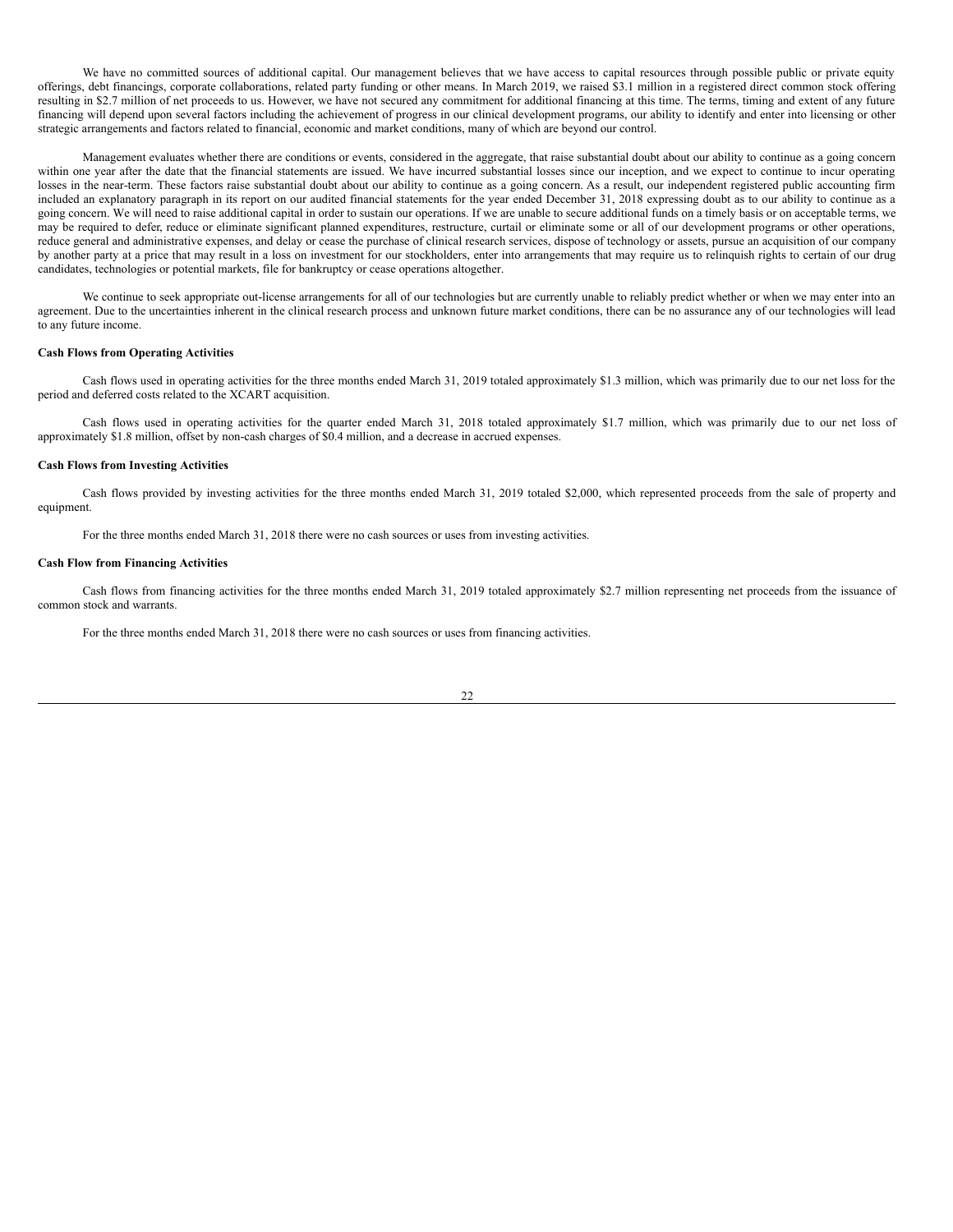#### **Contractual Obligations and Commitments**

As of March 31, 2019, there were no material changes in our contractual obligations and commitments from those disclosed in our Annual Report on Form 10-K for the year ended December 31, 2018, filed with the SEC on March 29, 2019 as amended on April 30, 2019. See Note 11 to our condensed consolidated financial statements for a summary of our lease commitments.

# **Off-Balance Sheet Arrangements**

We do not have any off-balance sheet arrangements that have or are reasonably likely to have a current or future material effect on our financial condition, changes in financial condition, revenues or expenses, results of operations, liquidity, capital expenditures or capital resources.

#### **Recent Accounting Standards**

See Note 2 to the unaudited condensed consolidated financial statements in Part I, Item 1 of this Quarterly Report and Note 2 in our Annual Report on Form 10-K for the year ended December 31, 2018, filed with the SEC on March 29, 2019 as amended on April 30, 2019 for a discussion of recent accounting standards.

# **Critical Accounting Policies and Estimates**

Our condensed consolidated financial statements are prepared in accordance with U.S. GAAP. The preparation of our condensed consolidated financial statements requires us to make estimates, assumptions and judgments that affect the reported amounts of assets, liabilities, revenue, costs and expenses. We base our estimates and assumptions on historical experience and other factors that we believe to be reasonable under the circumstances. We evaluate our estimates and assumptions on an ongoing basis. Our actual results may differ from these estimates. There have been no material changes in our critical accounting policies from those disclosed in our Annual Report on Form 10-K for the year ended December 31, 2018 filed with the SEC on March 29, 2019 as amended on April 30, 2019

# <span id="page-22-0"></span>**ITEM 3 – QUANTITATIVE AND QUALITATIVE DISCLOSURES ABOUT MARKET RISK**

We are not required to provide the information required by this Item because we are a "smaller reporting company" (as defined in Rule 12b-2 of the Exchange Act).

# <span id="page-22-1"></span>**ITEM 4 – CONTROLS AND PROCEDURES**

### **Evaluation of Disclosure Controls and Procedures**

Our management, with the participation of our Chief Executive Officer (principal executive officer) and Chief Financial Officer (principal financial officer), evaluated the effectiveness of our disclosure controls and procedures as defined in Rules 13a-15(e) or 15d-15(e) under the Securities Exchange Act of 1934, as amended (the "Exchange Act"), as of the end of the period covered by this Quarterly Report.

Based on this evaluation, our management, including our Chief Executive Officer and Chief Financial Officer, concluded that as of the end of the period covered by this Quarterly Report, our disclosure controls and procedures are designed at a reasonable assurance level and are effective to provide reasonable assurance that information we are required to disclose in reports that we file or submit under the Exchange Act is recorded, processed, summarized, and reported within the time periods specified in the SEC's rules and forms, and that such information is accumulated and communicated to our management, including our Chief Executive Officer and Chief Financial Officer, as appropriate, to allow timely decisions regarding required disclosure.

# **Changes in Internal Control over Financial Reporting**

There were no changes in our internal control over financial reporting that occurred during the period covered by this Quarterly Report that would have materially affected, or are reasonably likely to materially affect, our internal control over financial reporting.

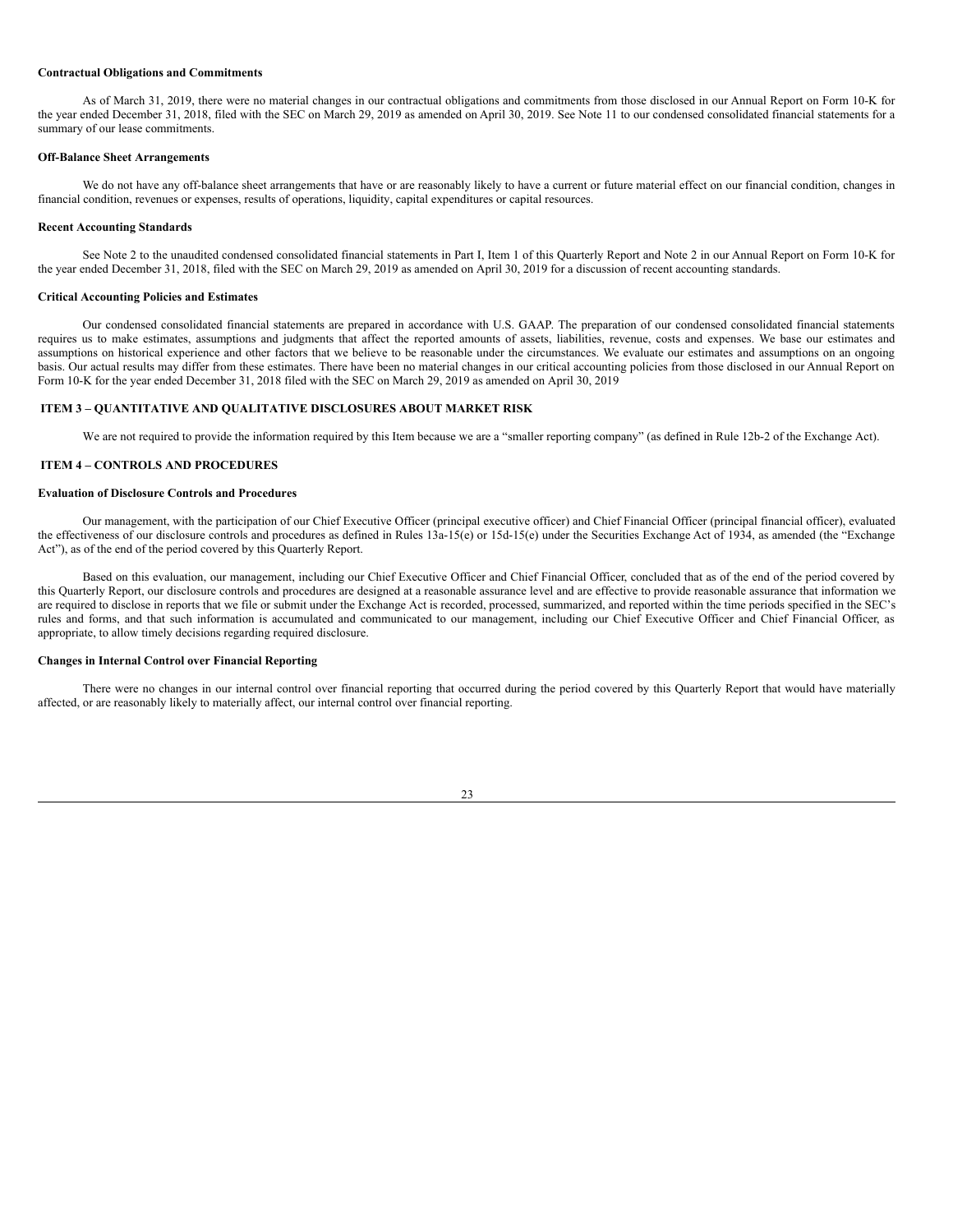# <span id="page-23-0"></span>**PART II – OTHER INFORMATION**

# <span id="page-23-1"></span>**ITEM 1 – LEGAL PROCEEDINGS**

We are not currently subject to any material legal proceedings, nor, to our knowledge, is any material legal proceeding threatened against us. From time to time, we may be a party to certain legal proceedings, incidental to the normal course of our business. While the outcome of these legal proceedings cannot be predicted with certainty, we do not expect that these proceedings will have a material effect upon our financial condition or results of operations.

# <span id="page-23-2"></span>**ITEM 1A – RISK FACTORS**

There have been no material changes to the risk factors previously disclosed in our Annual Report on Form 10-K for the year ended December 31, 2019 filed with the SEC on March 29, 2019 as amended on April 30, 2019.

# <span id="page-23-3"></span>**ITEM 2 – UNREGISTERED SALES OF EQUITY SECURITIES AND USE OF PROCEEDS**

None.

# <span id="page-23-4"></span>**ITEM 3 – DEFAULTS UPON SENIOR SECURITIES**

None.

# <span id="page-23-5"></span>**ITEM 4 – MINE SAFETY DISCLOSURES**

Not applicable.

# <span id="page-23-6"></span>**ITEM 5 – OTHER INFORMATION**

None.

# <span id="page-23-7"></span>**ITEM 6 – EXHIBITS**

The following exhibits are incorporated herein by reference or filed as part of this report.

| <b>EXHIBIT</b> |                                                                                                                                                                 |
|----------------|-----------------------------------------------------------------------------------------------------------------------------------------------------------------|
| <b>NUMBER</b>  | <b>DESCRIPTION</b>                                                                                                                                              |
| $2.1***$ #     | Share Purchase Agreement (incorporated by reference to Exhibit 2.1 of the Registrant's Form 8-K filed with the SEC on March 4, 2019).                           |
| 3.1            | Articles of Incorporation (incorporated by reference to Exhibit 3.1 to the Registrant's Registration Statement on Form S-1 (File No. 333-178082) filed with the |
|                | SEC on November 21, 2011).                                                                                                                                      |
| 3.2            | Certificate of Amendment to Articles of Incorporation (incorporated by reference to Exhibit 3.1 to the Registrant's Current Report on Form 8-K (File No. 333-   |
|                | 178082) filed with the SEC on February 12, 2013).                                                                                                               |
| 3.3            | Certificate of Amendment to Articles of Incorporation (incorporated by reference to Exhibit 3.1 to the Registrant's Current Report on Form 8-K (File No. 333-   |
|                | 178082) filed with the SEC on February 27, 2013).                                                                                                               |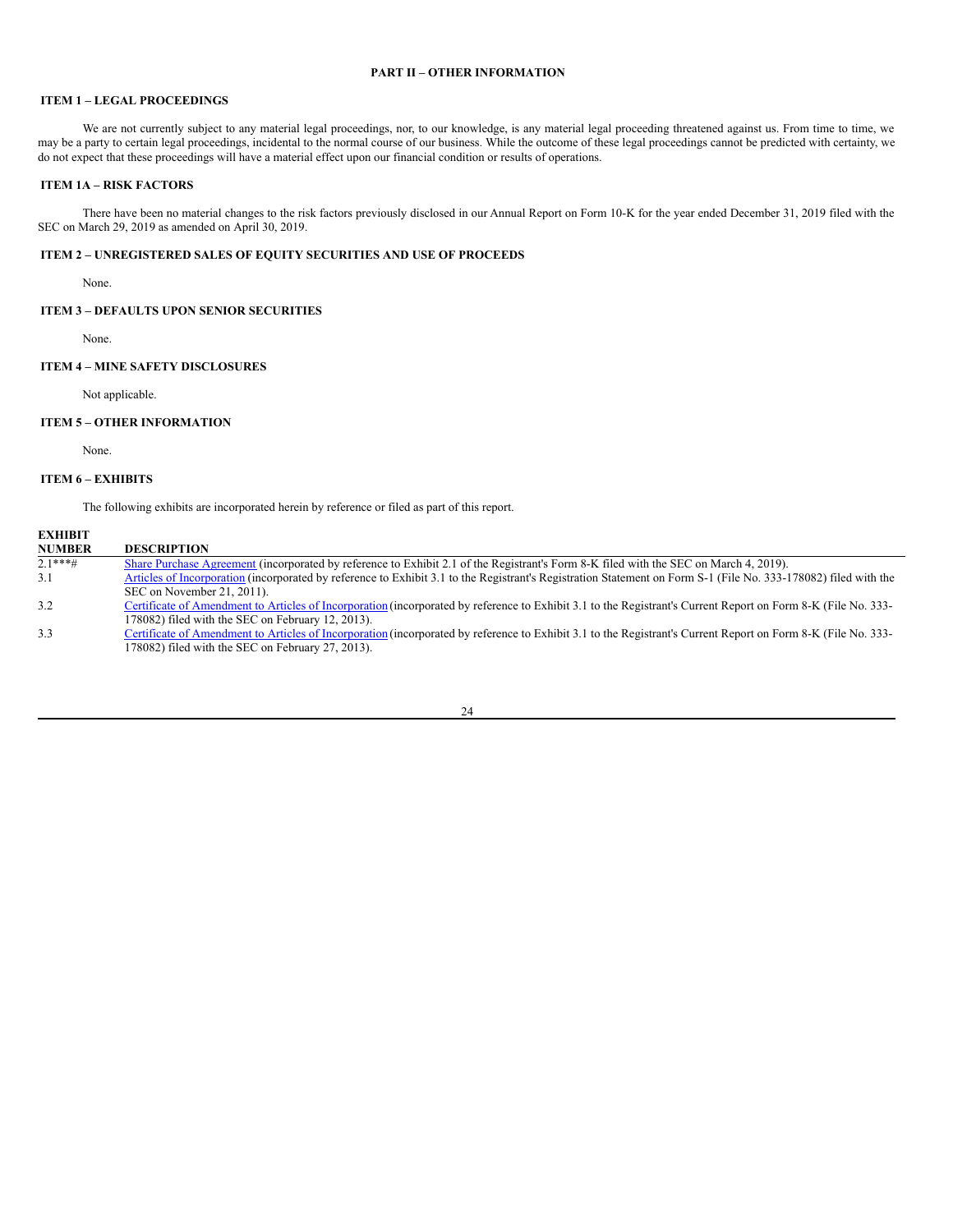- 3.4 Certificate of Amendment to Articles of [Incorporation](http://www.sec.gov/Archives/edgar/data/1534525/000150416714000015/ex3_2.htm) (incorporated by reference to Exhibit 3.1 to the Registrant's Quarterly Report on Form 10-Q (File No. 333-178082) filed with the SEC on January 10, 2014).
- 3.5 [Certificate](http://www.sec.gov/Archives/edgar/data/1534525/000150416714000015/ex3_2.htm) of Change Pursuant to NRS 78.209 (incorporated by reference to Exhibit 3.2 to the Registrant' s Quarterly Report on Form 10-Q (File No. 333-178082) filed with the SEC on January 10, 2014).
- 3.6 Certificate of Amendment to Articles of [Incorporation](http://www.sec.gov/Archives/edgar/data/1534525/000164748815000123/ex3_1.htm) (incorporated by reference to Exhibit 3.1 to the Registrant's Current Report on Form 8-K (File No. 333-178082) filed with the SEC on September 30, 2015).
- 3.7 [Amended](http://www.sec.gov/Archives/edgar/data/1534525/000166225217000027/ex3_1.htm) and Restated Bylaws (incorporated by reference to Exhibit 3.1 to the Registrant's Current Report on Form 8-K (File No. 001-37937) filed with the SEC on February 27, 2017).
- 3.8 Form of Amended and Restated Certificate of Designation of [Preferences,](http://www.sec.gov/Archives/edgar/data/1534525/000168316816000384/xenetic_s1a-ex0308.htm) Rights and Limitations of Series A Preferred Stock(incorporated by reference to Exhibit 3.8 of the Registrant's Registration Statement on Form S-1/A (File No. 333-211249) filed with the SEC on October 27, 2016).
- 3.9 Second Amended and Restated Certificate of Designation of [Preferences,](http://www.sec.gov/Archives/edgar/data/1534525/000168316816000421/xenetic_s1a-ex0309.htm) Rights and Limitations of Series B Preferred Stock (incorporated by reference to Exhibit 3.9 of the Registrant's Registration Statement on Form S-1/A (File No. 333-211249) filed with the SEC on October 31, 2016).
- 4.1 Form of [Pre-Funded](http://www.sec.gov/Archives/edgar/data/1534525/000168316819000576/xenetic_8k-ex0401.htm) Warrant (incorporated by reference to Exhibit 4.1 of the Registrant's Form 8-K filed with the SEC on March 7, 2019).<br>4.2 Form of Purchase Warrant (incorporated by reference to Exhibit 4.2 of the Regi
- Form of [Purchase](http://www.sec.gov/Archives/edgar/data/1534525/000168316819000576/xenetic_8k-ex0402.htm) Warrant (incorporated by reference to Exhibit 4.2 of the Registrant's Form 8-K filed with the SEC on March 7, 2019).
- 10.1 OPKO [Assignment](http://www.sec.gov/Archives/edgar/data/1534525/000168316819000534/xenetic_ex1001.htm) Agreement (incorporated by reference to Exhibit 10.1 of the Registrant's Form 8-K filed with the SEC on March 4, 2019).<br>10.2 Voting Agreement Pharmsynthez (incorporated by reference to Exhibit 10.2 o
- 10.2 Voting [Agreement](http://www.sec.gov/Archives/edgar/data/1534525/000168316819000534/xenetic_ex1002.htm) Pharmsynthez (incorporated by reference to Exhibit 10.2 of the Registrant's Form 8-K filed with the SEC on March 4, 2019).<br>
Voting Agreement OPKO (incorporated by reference to Exhibit 10.3 of the
- 10.3 Voting [Agreement](http://www.sec.gov/Archives/edgar/data/1534525/000168316819000535/xenetic_ex1003.htm) OPKO (incorporated by reference to Exhibit 10.3 of the Registrant's Form 8-K filed with the SEC on March 4, 2019).
- 10.4 Voting [Agreement](http://www.sec.gov/Archives/edgar/data/1534525/000168316819000535/xenetic_ex1004.htm) Dr. Genkin (incorporated by reference to Exhibit 10.4 of the Registrant's Form 8-K filed with the SEC on March 4, 2019).<br>10.5 Form of Securities Purchase Agreement (incorporated by reference to Exhi
- 10.5 Form of Securities Purchase [Agreement](http://www.sec.gov/Archives/edgar/data/1534525/000168316819000576/xenetic_8k-ex1001.htm) (incorporated by reference to Exhibit 10.1 of the Registrant's Form 8-K filed with the SEC on March 7, 2019).
- 31.1\* Certification of Jeffrey F. Eisenberg, Principal Executive Officer, pursuant to Section 302 of the [Sarbanes-Oxley](#page-26-0) Act of 2002.<br>31.2\* Certification of James Parslow, Principal Financial Officer, pursuant to Section 30
- 31.2\* Certification of James Parslow, Principal Financial Officer, pursuant to Section 302 of the [Sarbanes-Oxley](#page-27-0) Act of 2002.<br>32.1\*\* Certifications of Jeffrey F. Eisenberg, Principal Executive Officer, and James Parslow, P [Certifications](#page-28-0) of Jeffrey F. Eisenberg, Principal Executive Officer, and James Parslow, Principal Financial Officer, pursuant to Section 906 of the Sarbanes-Oxley Act of 2002.
- 101.INS XBRL Instance Document<br>101.SCH XBRL Taxonomy Extensio
- 101.SCH XBRL Taxonomy Extension Schema Document<br>101.CAL XBRL Taxonomy Extension Calculation Linkbas
- 101.CAL XBRL Taxonomy Extension Calculation Linkbase Document<br>101.DEF XBRL Taxonomy Extension Definition Linkbase Document
- 101.DEF XBRL Taxonomy Extension Definition Linkbase Document<br>101.LAB XBRL Taxonomy Extension Label Linkbase Document
- 101.LAB XBRL Taxonomy Extension Label Linkbase Document<br>101.PRE XBRL Taxonomy Extension Presentation Linkbase Doc
- XBRL Taxonomy Extension Presentation Linkbase Document
- \* Filed herewith.
- Exhibit 32.1 is being furnished and shall not be deemed to be "filed" for purposes of Section 18 of the Securities Exchange Act of 1934, as amended, or otherwise subject to the liability of that section, nor shall such exhibits be deemed to be incorporated by reference in any registration statement or other document filed under the Securities Act of 1933, as amended or the Securities Exchange Act of 1934, as amended, except as otherwise stated in such filing \*\*\* Schedules and similar attachments to the Share Purchase Agreement, dated as of March 1, 2019, have been omitted pursuant to Item 601(b)(2) of Regulation S-
- K. The registrant hereby undertakes to furnish on a supplemental basis a copy of any omitted schedules and similar attachments to the Securities and Exchange Commission upon request.
- # Application has been made with the Securities and Exchange Commission to seek confidential treatment of certain confidential material contained in this document. Omitted material for which confidential treatment has been requested has been filed separately with the Securities and Exchange Commission.

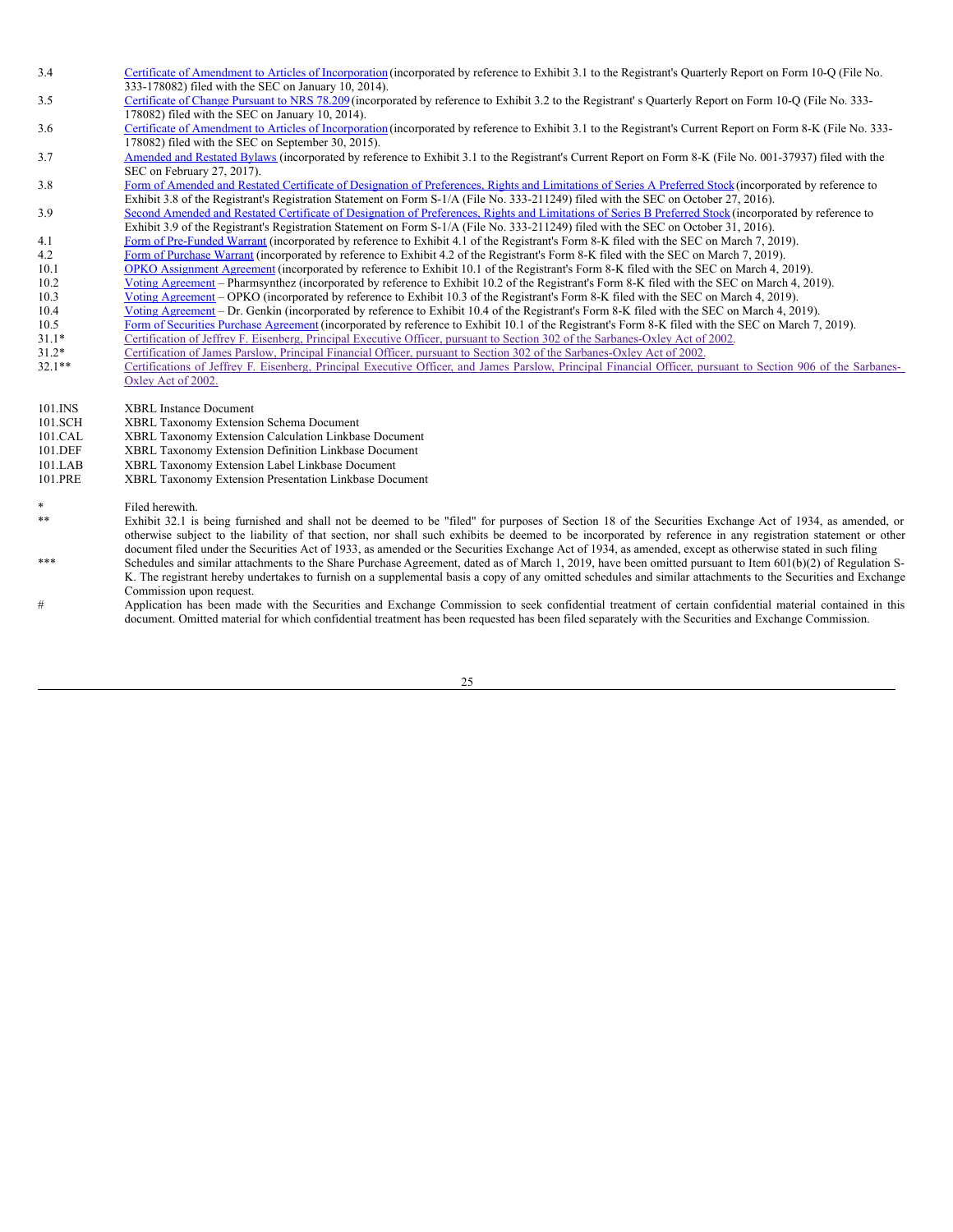# <span id="page-25-0"></span>**SIGNATURES**

Pursuant to the requirements of Section 13 or 15(d) of the Securities Exchange Act of 1934, the registrant has duly caused this report to be signed on its behalf by the undersigned, thereunto duly authorized.

# **XENETIC BIOSCIENCES, INC.**

May 10, 2019 By: /S/ JEFFREY F. EISENBERG Jeffrey F. Eisenberg Chief Executive Officer

(Principal Executive Officer)

By: /S/ JAMES PARSLOW

James Parslow Chief Financial Officer (Principal Financial Officer and Principal Accounting Officer)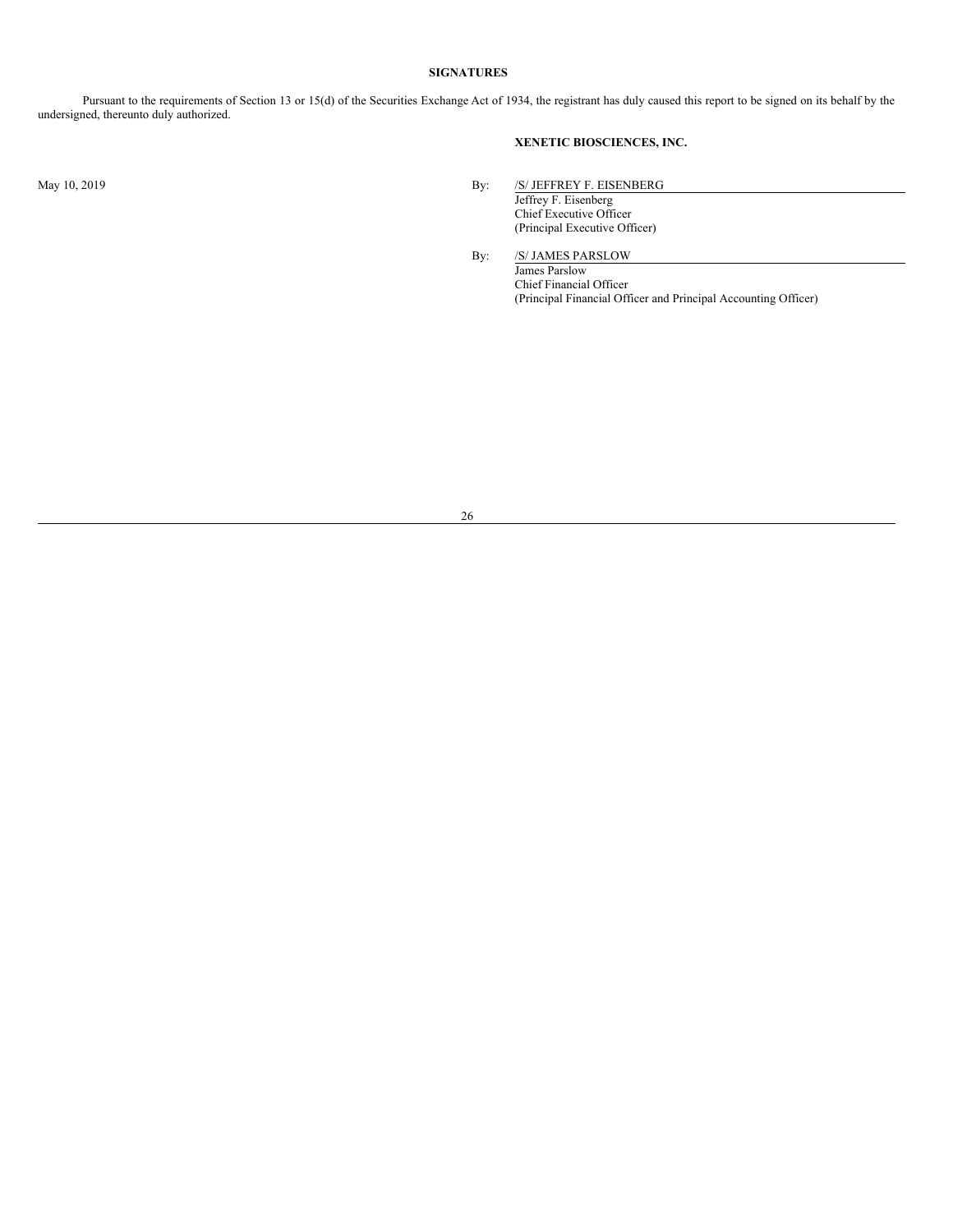# <span id="page-26-0"></span>**EXHIBIT 31.1**

I, Jeffrey F. Eisenberg, certify that:

- 1. I have reviewed this Quarterly Report on Form 10-Q of Xenetic Biosciences, Inc.;
- 2. Based on my knowledge, this report does not contain any untrue statement of a material fact or omit to state a material fact necessary to make the statements made, in light of the circumstances under which such statements were made, not misleading with respect to the period covered by this report;
- 3. Based on my knowledge, the financial statements, and other financial information included in this report, fairly present in all material respects the financial condition, results of operations and cash flows of the registrant as of, and for, the periods presented in this report;
- 4. The registrant's other certifying officer(s) and I are responsible for establishing and maintaining disclosure controls and procedures (as defined in Exchange Act Rules 13a-15(e) and 15d-15(e)) and internal control over financial reporting (as defined in Exchange Act Rules 13a-15(f) and 15d-15(f)) for the registrant and have:
	- (a) Designed such disclosure controls and procedures, or caused such disclosure controls and procedures to be designed under our supervision, to ensure that material information relating to the registrant, including its consolidated subsidiaries, is made known to us by others within those entities, particularly during the period in which this report is being prepared;
	- (b) Designed such internal control over financial reporting, or caused such internal control over financial reporting to be designed under our supervision, to provide reasonable assurance regarding the reliability of financial reporting and the preparation of financial statements for external purposes in accordance with generally accepted accounting principles;
	- (c) Evaluated the effectiveness of the registrant's disclosure controls and procedures and presented in this report our conclusions about the effectiveness of the disclosure controls and procedures, as of the end of the period covered by this report based on such evaluation; and
	- (d) Disclosed in this report any change in the registrant's internal control over financial reporting that occurred during the registrant's most recent fiscal quarter (the registrant's fourth fiscal quarter in the case of an annual report) that has materially affected, or is reasonably likely to materially affect, the registrant's internal control over financial reporting; and
- 5. The registrant's other certifying officer(s) and I have disclosed, based on our most recent evaluation of internal control over financial reporting, to the registrant's auditors and the audit committee of the registrant's board of directors (or persons performing the equivalent functions):
	- (a) All significant deficiencies and material weaknesses in the design or operation of internal control over financial reporting which are reasonably likely to adversely affect the registrant's ability to record, process, summarize and report financial information; and
	- (b) Any fraud, whether or not material, that involves management or other employees who have a significant role in the registrant's internal control over financial reporting.

Date: May 10, 2019

By: /s/ Jeffrey F. Eisenberg Jeffrey F. Eisenberg Chief Executive Officer (Principal Executive Officer)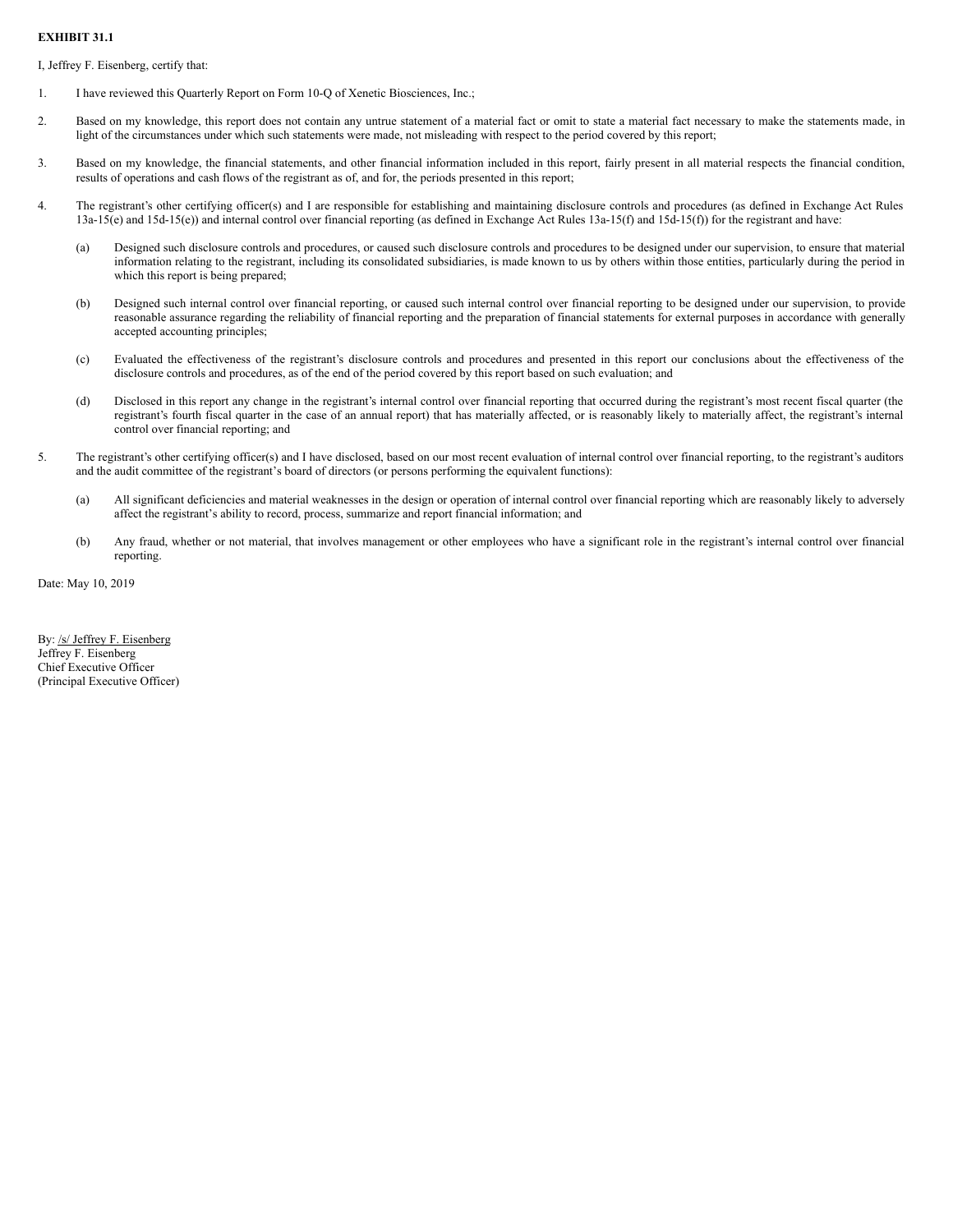# <span id="page-27-0"></span>**EXHIBIT 31.2**

I, James Parslow, certify that:

- 1. I have reviewed this Quarterly Report on Form 10-Q of Xenetic Biosciences, Inc.;
- 2. Based on my knowledge, this report does not contain any untrue statement of a material fact or omit to state a material fact necessary to make the statements made, in light of the circumstances under which such statements were made, not misleading with respect to the period covered by this report;
- 3. Based on my knowledge, the financial statements, and other financial information included in this report, fairly present in all material respects the financial condition, results of operations and cash flows of the registrant as of, and for, the periods presented in this report;
- 4. The registrant's other certifying officer(s) and I are responsible for establishing and maintaining disclosure controls and procedures (as defined in Exchange Act Rules 13a-15(e) and 15d-15(e)) and internal control over financial reporting (as defined in Exchange Act Rules 13a-15(f) and 15d-15(f)) for the registrant and have:
	- (a) Designed such disclosure controls and procedures, or caused such disclosure controls and procedures to be designed under our supervision, to ensure that material information relating to the registrant, including its consolidated subsidiaries, is made known to us by others within those entities, particularly during the period in which this report is being prepared;
	- (b) Designed such internal control over financial reporting, or caused such internal control over financial reporting to be designed under our supervision, to provide reasonable assurance regarding the reliability of financial reporting and the preparation of financial statements for external purposes in accordance with generally accepted accounting principles;
	- (c) Evaluated the effectiveness of the registrant's disclosure controls and procedures and presented in this report our conclusions about the effectiveness of the disclosure controls and procedures, as of the end of the period covered by this report based on such evaluation; and
	- (d) Disclosed in this report any change in the registrant's internal control over financial reporting that occurred during the registrant's most recent fiscal quarter (the registrant's fourth fiscal quarter in the case of an annual report) that has materially affected, or is reasonably likely to materially affect, the registrant's internal control over financial reporting; and
- 5. The registrant's other certifying officer(s) and I have disclosed, based on our most recent evaluation of internal control over financial reporting, to the registrant's auditors and the audit committee of the registrant's board of directors (or persons performing the equivalent functions):
	- (a) All significant deficiencies and material weaknesses in the design or operation of internal control over financial reporting which are reasonably likely to adversely affect the registrant's ability to record, process, summarize and report financial information; and
	- (b) Any fraud, whether or not material, that involves management or other employees who have a significant role in the registrant's internal control over financial reporting.

Date: May 10, 2019

By: /s/ James Parslow James Parslow Chief Financial Officer (Principal Financial and Principal Accounting Officer)